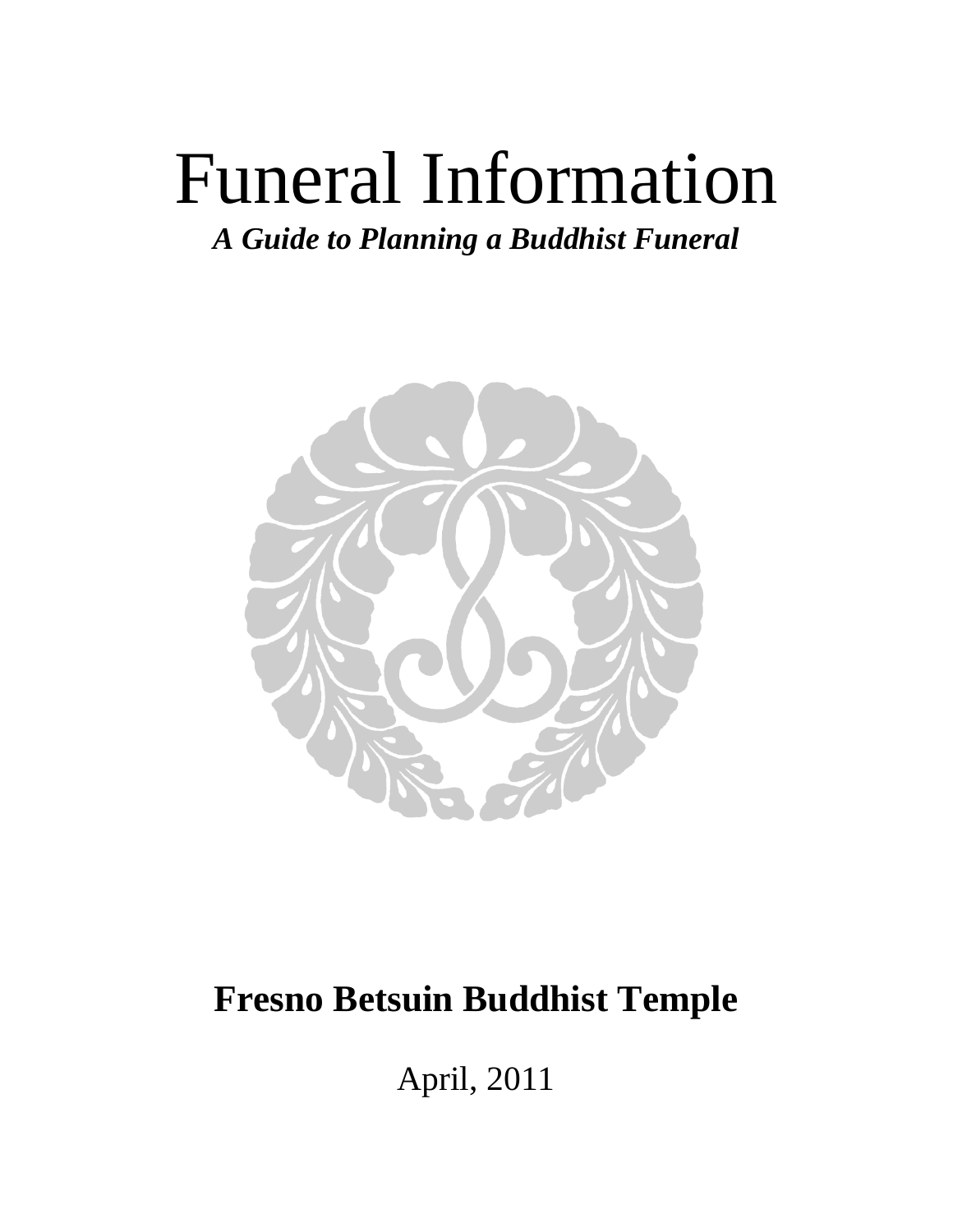#### *PREFACE*

*"My disciples, my end is approaching, our parting is near, but do not lament. Life is ever changing; none can escape the dissolution of the body. This I am now to show by my own death, my body falling apart like a dilapidated cart."*

*"Do not vainly lament but realize that nothing is permanent and learn from it the emptiness of human life. Do not cherish the unworthy desire that the changeable might become unchanging."*

*"The demon of worldly desires is always seeking chances to deceive the mind. If a viper lives in your room and you wish to have a peaceful sleep, you must first chase it out."*

*"You must break the bonds of worldly passions and drive them away as you would a viper. You must positively protect your own mind."*

*"My disciples, my last moment has come, but do not forget that death is only the end of the physical body. The body was born from parents and was nourished by food; just as inevitable are sickness and death."*

*"But the true Buddha is not a human body: - it is Enlightenment. A human body must die, but the Wisdom of Enlightenment will exist forever in the truth of the Dharma and in the practice of the Dharma. He who sees merely my body does not truly see me. Only he who accepts my teaching truly sees me."*

*"After my death, the Dharma shall be your teacher. Follow the Dharma and you will be true to me."*

*"During the last forty-five years of my life, I have withheld nothing from my teachings. There is no secret teaching, no hidden meaning; everything has been taught openly and clearly. My dear disciples, this is the end. In a moment, I shall be passing into Nirvana. This is my instruction."*

From the *Mahaparinirvana Sutra*

On behalf of the Fresno Betsuin Buddhist Temple ministerial and staff, we extend our heartfelt condolences to you and your family on the passing of your loved one.

Shakya-muni Buddha, the founder of Buddhism taught that those who see only his body do not truly see him. Those who accept his teaching truly see him. With true love and compassion, your beloved has now become one borne into the Pure Land. Hear their voiceless voice as they speak to you from the Buddha's Land.

Gassho,

Fresno Betsuin Buddhist Temple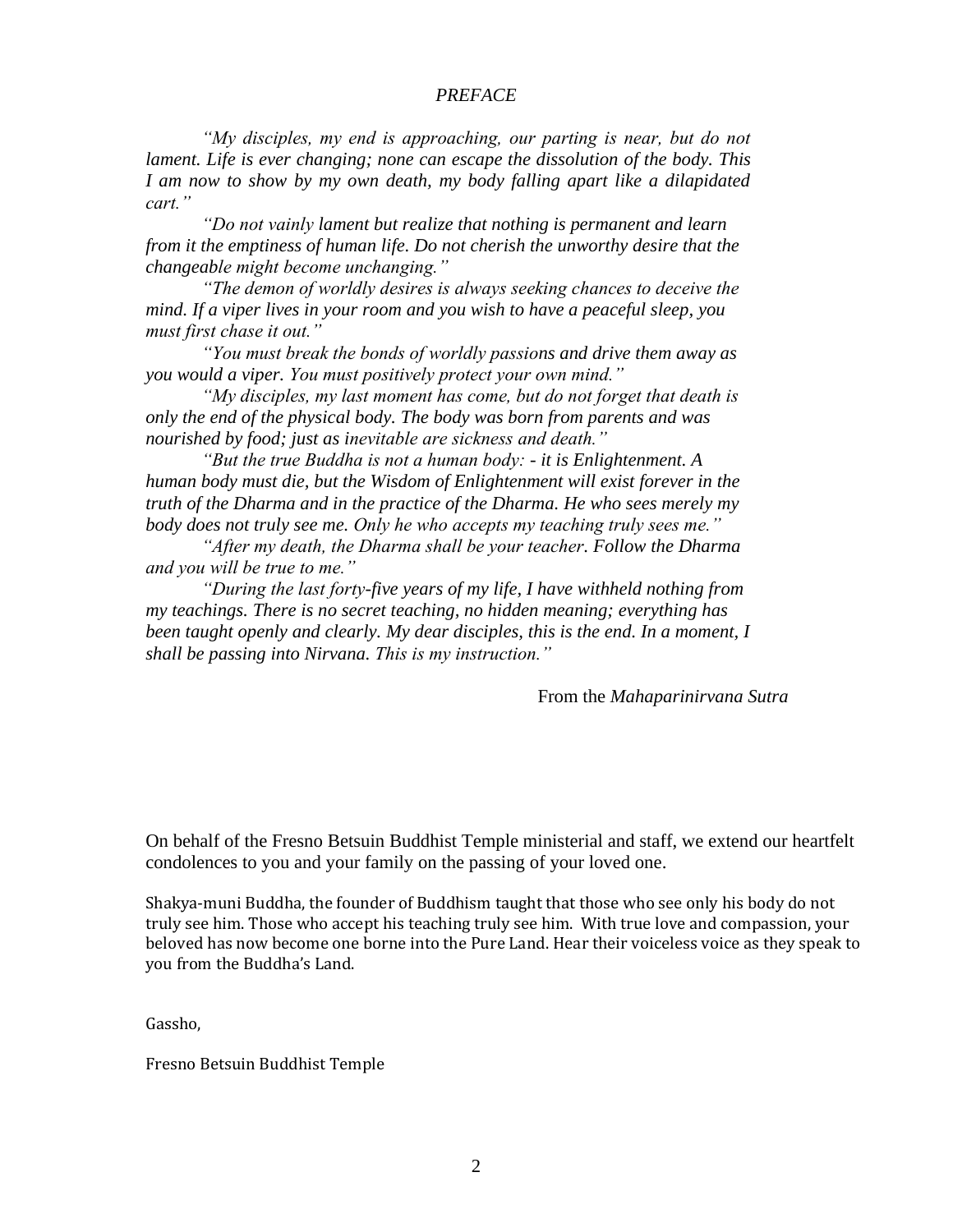# INDEX

| PART I          |                                                                                                                                                                                                                                                                                                                                                                                                                                                                                                                                                                                                                                                                                                                                                                                                                                                                                                        |  |
|-----------------|--------------------------------------------------------------------------------------------------------------------------------------------------------------------------------------------------------------------------------------------------------------------------------------------------------------------------------------------------------------------------------------------------------------------------------------------------------------------------------------------------------------------------------------------------------------------------------------------------------------------------------------------------------------------------------------------------------------------------------------------------------------------------------------------------------------------------------------------------------------------------------------------------------|--|
|                 | 1. IMMEDIATELY AFTER A DEATH OCCURS<br>2. MAKING SOSHIKI (FUNERAL) ARRANGEMENTS                                                                                                                                                                                                                                                                                                                                                                                                                                                                                                                                                                                                                                                                                                                                                                                                                        |  |
| <b>PART II</b>  | 1. SPECIAL ARRANGEMENTS<br>2. PARTICIPANTS                                                                                                                                                                                                                                                                                                                                                                                                                                                                                                                                                                                                                                                                                                                                                                                                                                                             |  |
|                 |                                                                                                                                                                                                                                                                                                                                                                                                                                                                                                                                                                                                                                                                                                                                                                                                                                                                                                        |  |
|                 | 1. MAKURAGYO (Bed side Service)<br>2. SOSHIKI (Funeral-Ritual)<br>a. KANSHO (Tolling of the Bell)<br>b. KANZEN DOKKYO (Chanting of the sutra before the casket)<br>c. INGO (Introduction of the Honorary Posthumous Buddhist Title)<br>d. HOMYO JUYO (Presentation of the Buddhist name)<br>e. BUTSUZEN DOKKYO (Chanting of the Sutra before the Amida Buddha)<br>NEMBUTSU (Reciting Buddha's Name)<br>f.<br><b>WASAN</b> (Japanese Hymn)<br>g.<br>h. EKOKU (Transfer-verse)<br>i. RYAKUREKI (Personal History)<br>DAIHYO SHOKO (Burning incense by the representatives)<br>j.<br>k. CHOJI (Eulogy/Condolence words)<br>1. GATHA (Buddhist Hymn)<br>m. HOWA (Dharma talk)<br>n. SHAJI (Words of Appreciation)<br>o. CLOSING REMARKS<br>p. BURNING INCENSE BY THE SANGHA<br>q. SHUKKAN (Exit processional of the casket)<br>3. CREMATION/BURIAL<br>SHONANUKA (FIRST SEVENTH DAY) MEMORIAL SERVICE<br>4. |  |
|                 | 1. ACKNOWLEDGEMENTS<br>2. FINANCES<br>3. SUBSEQUENT MEMORIAL SERVICES<br>4. HOMYO CARD                                                                                                                                                                                                                                                                                                                                                                                                                                                                                                                                                                                                                                                                                                                                                                                                                 |  |
| <b>PART III</b> |                                                                                                                                                                                                                                                                                                                                                                                                                                                                                                                                                                                                                                                                                                                                                                                                                                                                                                        |  |
| <b>PART IV</b>  | 1. ALTAR SYMBOLS<br>2. ADORNMENTS (SHOGON)<br>3. BUDDHIST ETIQUETTE                                                                                                                                                                                                                                                                                                                                                                                                                                                                                                                                                                                                                                                                                                                                                                                                                                    |  |
|                 |                                                                                                                                                                                                                                                                                                                                                                                                                                                                                                                                                                                                                                                                                                                                                                                                                                                                                                        |  |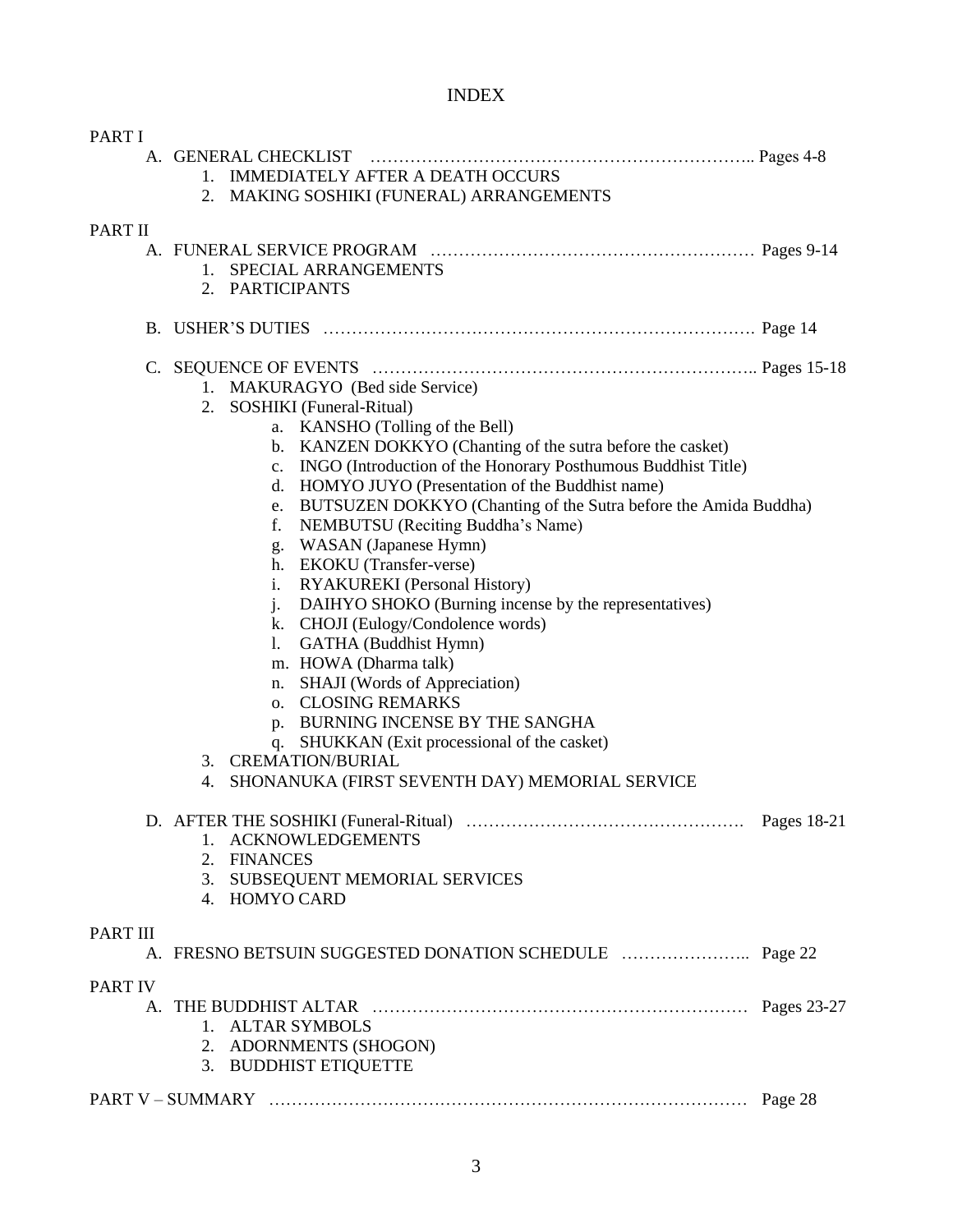# PART I GENERAL CHECKLIST

# A. IMMEDIATELY AFTER A DEATH OCCURS

- 1. Contact the doctor and/or coroner.
- 2. Contact minister(s).
- 3. Contact a mortuary.
- 4. Contact relatives and close friends.
- 5. Make arrangements with the minister for a *Makuragyo* (bedside) Service. *Optional*

# B. MAKING *SOSHIKI* (FUNERAL) ARRANGEMENTS

- 1. Select someone to act on behalf of the family.
- 2. Meet with temple *soshiki* committee.
- 3. Hold the s*oshiki s*ervice.
- 4. Hold the *Shonanoka* (First Seventh-day Service). *Optional or may be combined with funeral.*
- 5. Consider Otoki (lunch/dinner) time/location. *Optional*

#### C. AFTER THE *SOSHIKI*

- 1. Send acknowledgements.
- 2. Settle expenses and financial obligations.
- 3. Arrange subsequent memorial services.

# **A. IMMEDIATELY AFTER A DEATH OCCURS**

# 1. CONTACT YOUR DOCTOR AND/OR CORONER

a. It is required by law to contact the proper authorities in the event of any death. This may be facility staff, doctor, coroner and/or mortuary.

#### 2. CONTACT THE MINISTER.

- a. Contact a minister of his/her temple. If the minister cannot be reached, contact your district chairperson, office staff or temple president.
- b. When your minister is notified, he or she will come to conduct the *Makuragyo* service. The brief *Makuragyo* service is conducted immediately after death or at on a later date, to be arranged with the family. This service may be conducted at a temple, home, health facility, or funeral home. Usually, only immediate family members attend, although invited close friends and other family members may also attend. Please see page 15 for explanation of Makuragyo.
- c. When contacting the minister, be sure to clearly give your own name and the name of the deceased person.
- d. Give the exact location of the place of death (the home, the hospital, etc.).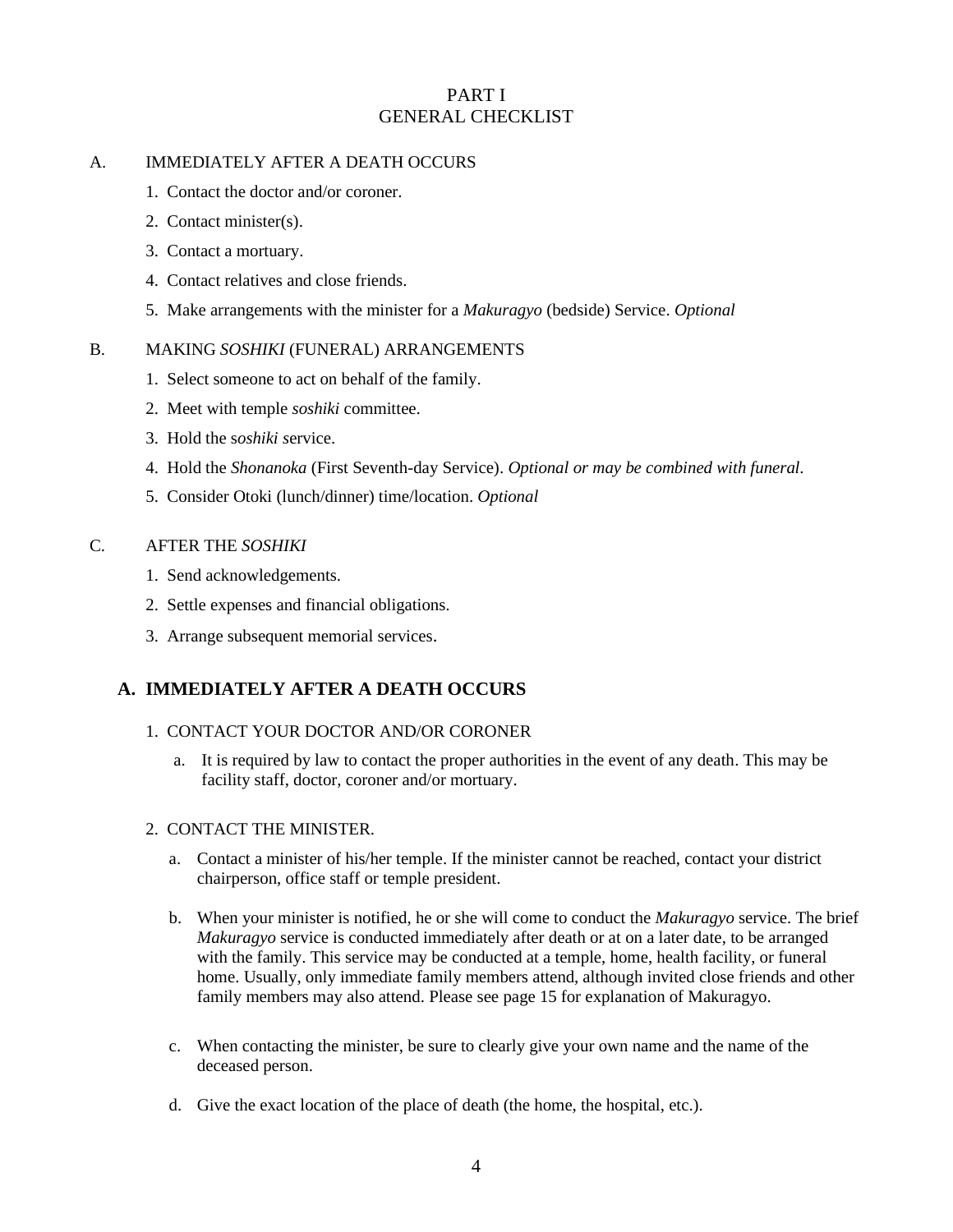- e. Give clear and accurate directions or arrange to meet the minister and direct him/her to the location.
- f. The minister, temple president, or temple funeral committee chairperson will offer information, advice and/or suggestions concerning necessary procedures and arrangements.
- g. The minister and/or mortuary will assist in notifying newspapers such as Nichi Bei Times, Hokubei Mainichi, Fresno Bee, etc., through the Betsuin office. *Optional*

#### 3. CONTACT A MORTUARY

- a. Select a reliable and reputable mortuary. Your health advisor, minister, or temple may assist you.
- b. Necessary information about the deceased may be required by the mortuary:
	- (1) Exact spelling of full, legal name
	- (2) Birth date and birthplace
	- (3) Social Security number
	- (4) Address
	- (5) Length of residence at current address
	- (6) Name of spouse
	- (7) Name and birthplace of father
	- (8) Maiden name and birthplace of mother
	- (9) Cause of death
	- (10) Place of burial or cremation
- c. The mortuary will provide information about and schedule the following:
	- (1) Preparation of the body
	- (2) Casket / Urn
	- (3) Available facilities for funeral, cremation and/or burial services
	- (4) Funeral cortege and cars
	- (5) Cremation or burial arrangement
	- (6) Obituary notices (local papers).
- d. The mortuary may also assist you with the necessary paperwork concerning:
	- (1) Death Certificate(s)
	- (2) Social Security death benefits information
	- (3) Insurance claims
	- (4) Veterans and union benefits
- e. Concerning cremation or burial: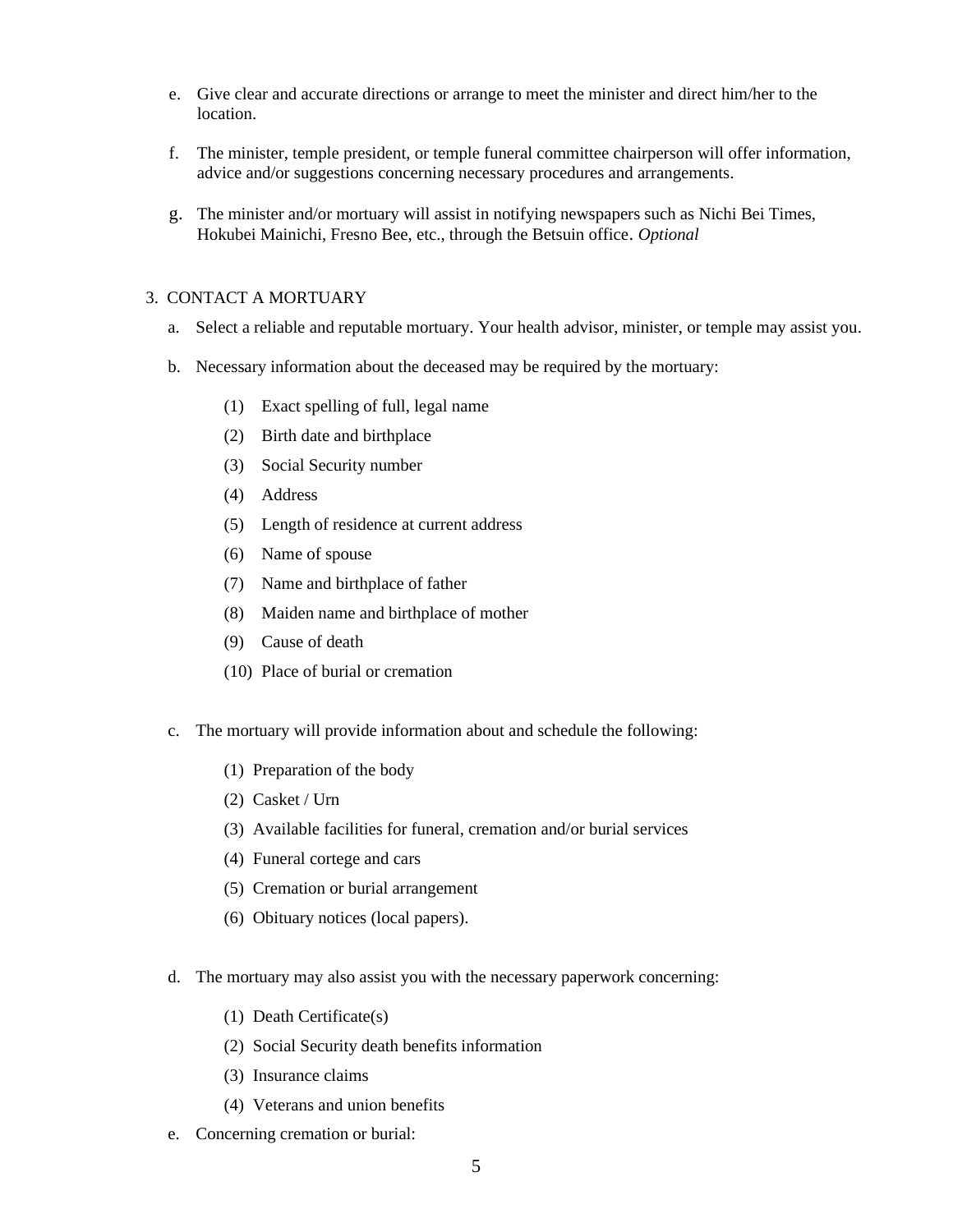- (1) the choice concerning cremation or burial should be made by the immediate family after considering the following:
	- (i) Wishes of the deceased
	- (ii) Feelings of the family members
	- (iii) Costs initial and maintenance
	- (iv) Accessibility of final resting place
- (2) After a decision is reached, inform the mortuary and the minister.
- (3) Request the mortuary to submit the "Record of Death" on page 8 to the temple office immediately. Temple office will provide blank form if necessary.

#### 4. CONTACT RELATIVES AND CLOSE FRIENDS

- a. As soon as circumstances allow, notify people by telephone, in person, by telegram or by any other means of immediate communication. Information regarding the *Makuragyo* and/or *Soshiki*  service should also be communicated.
- b. Service information given should at least include the date, time, and place of the *Soshiki.*

#### 5. CONTACT THE TEMPLE OFFICE

- a. Provide name of deceased.
- b. Provide name of mortuary to be used.
- b. Arrange for a funeral date.
- c. Arrange for the Makuragyo service.

# **B. MAKING** *SOSHIKI* **(FUNERAL) ARRANGEMENTS**

#### 1. SELECT SOMEONE TO ACT ON BEHALF OF THE FAMILY

- a. Although a member of the immediate family may make all the arrangements concerning the *Soshiki* and other related services, the family may select a dependable person outside of the family to act on its behalf.
- b. The duties of this person are to ensure that all *Soshiki* arrangements are made and conducted according to the wishes of the family.
- c. It is recommended that this person go over a checklist with the family to make certain that no vital details are inadvertently overlooked amid the sorrow and confusion, which may result from the death of a loved one.
- d. This person may coordinate notification of the death, transportation for the family, the activities of the *Soshiki* participants, assembling the *Soshiki* service records, etc.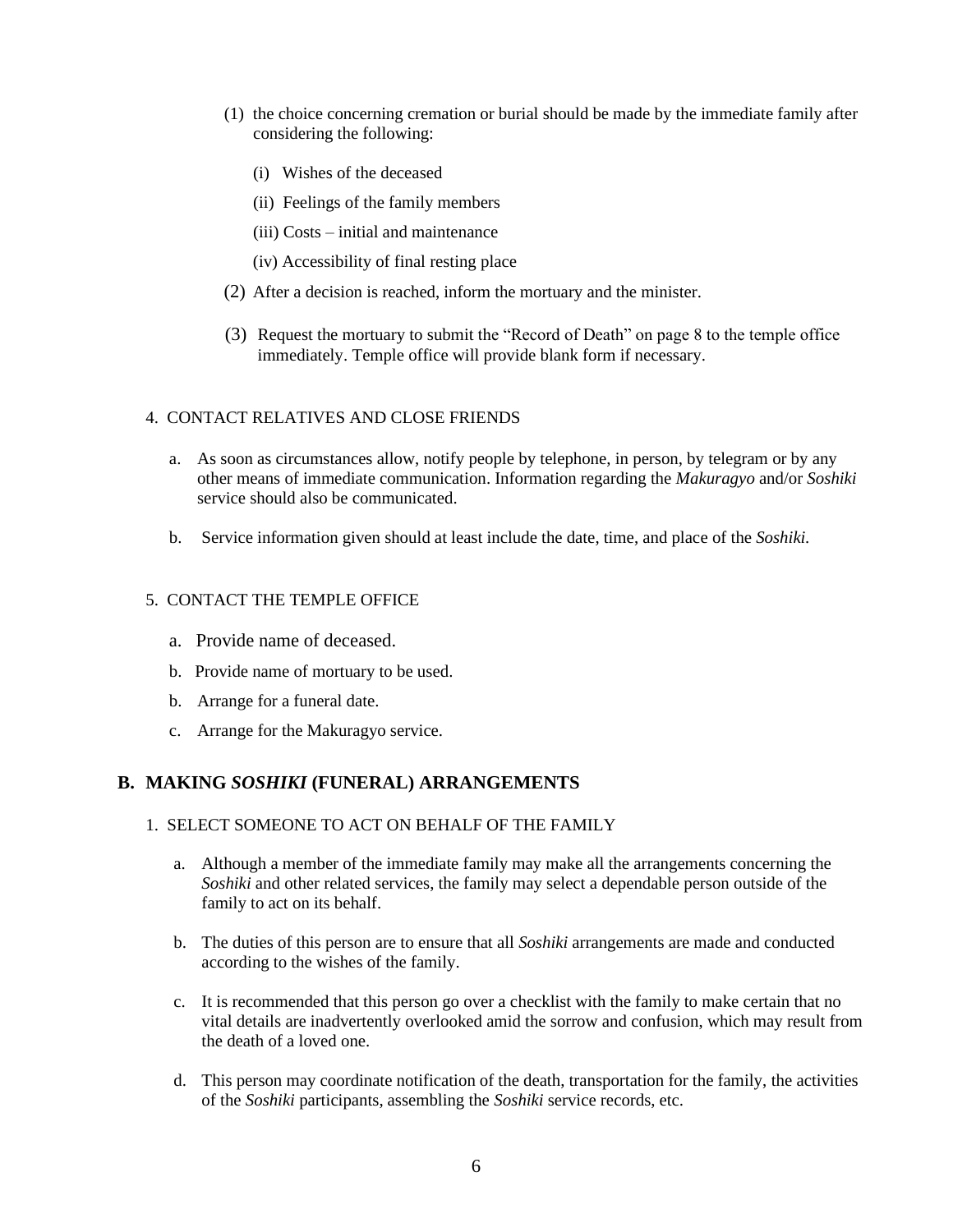e. This person may also compile a personal history of the deceased and if available, obtain the *Homyo*, (Buddhist Name card), to be provided to the minister.

# 2. MEET WITH TEMPLE *SOSHIKI* COMMITTEE

- a. Our temple and certain districts have a *Shoshiki* committee comprised of temple members who are experienced with planning and conducting *Soshiki* services.
- b. The purpose of meeting with this committee is to help the family to make satisfactory arrangements, plan the program, and to select service participants.
- c. Once all arrangements are completed, contact the Temple and Funeral home for final approval/arrangements by each.

# 3. MEET WITH THE MINISTER

- a. Discuss/request final arrangements.
- b. Discuss/request Homyo, Ingo, Eitaikyo, etc.
- c. Discuss/request non-temple minister(s)' participation.

# 4. MEET WITH THE TEMPLE STAFF

- a. Finalize date, time, and place of funeral.
- b. Finalize manju, flowers, etc.

#### 5. MEET WITH THE FUNERAL HOME

- a. Finalize date, time, and place of funeral.
- b. Advise of officiating and participating minister(s).
- c. Advise of desired program details (chairperson, representatives, hymns, etc.)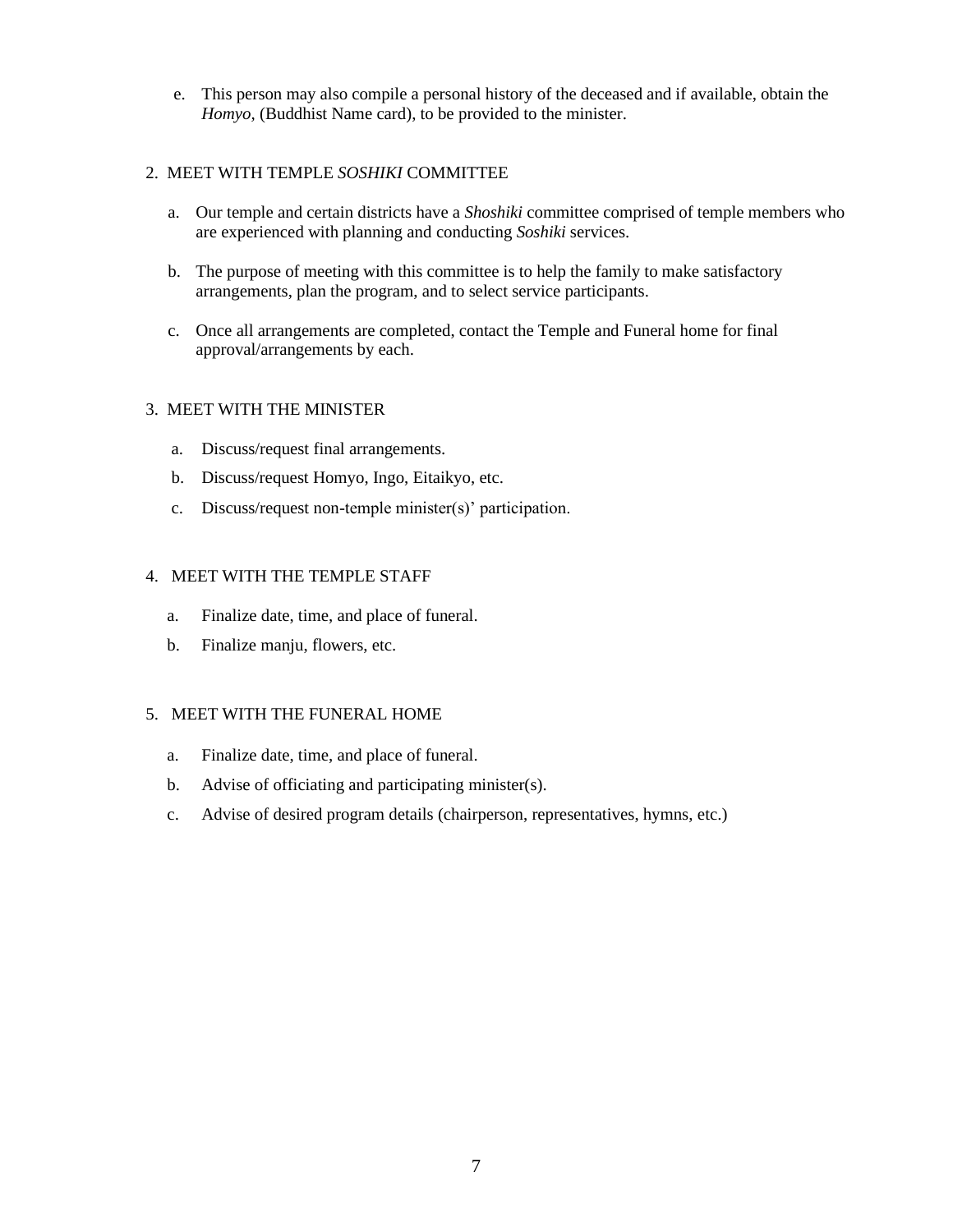# **RECORD OF DEATH**

| <b>DECEASED'S NAME</b>                                                                                                                                                                                                        | <b>BUDDHIST NAME</b> |                     |  |
|-------------------------------------------------------------------------------------------------------------------------------------------------------------------------------------------------------------------------------|----------------------|---------------------|--|
|                                                                                                                                                                                                                               |                      |                     |  |
|                                                                                                                                                                                                                               |                      |                     |  |
| Address<br><u> Alexandro de la contrada de la contrada de la contrada de la contrada de la contrada de la contrada de la co</u>                                                                                               |                      |                     |  |
|                                                                                                                                                                                                                               |                      | Age $\_\_\_\_\_\_\$ |  |
| Date of Death                                                                                                                                                                                                                 |                      |                     |  |
|                                                                                                                                                                                                                               |                      |                     |  |
|                                                                                                                                                                                                                               |                      |                     |  |
|                                                                                                                                                                                                                               |                      |                     |  |
|                                                                                                                                                                                                                               |                      |                     |  |
|                                                                                                                                                                                                                               |                      |                     |  |
| <b>Makuragyo Service</b>                                                                                                                                                                                                      |                      |                     |  |
|                                                                                                                                                                                                                               |                      | Time                |  |
|                                                                                                                                                                                                                               |                      |                     |  |
|                                                                                                                                                                                                                               |                      |                     |  |
| <b>Funeral Service</b>                                                                                                                                                                                                        |                      |                     |  |
|                                                                                                                                                                                                                               |                      | Time                |  |
|                                                                                                                                                                                                                               |                      |                     |  |
|                                                                                                                                                                                                                               |                      |                     |  |
| Mortician<br><u> 1980 - Antonio Alemania, presidente de la conte</u>                                                                                                                                                          |                      |                     |  |
| <b>Disposition</b>                                                                                                                                                                                                            |                      |                     |  |
| Interment Location <b>Executive Services</b>                                                                                                                                                                                  |                      | Date                |  |
| Cremation Facility <u>Cremation Communication</u>                                                                                                                                                                             |                      |                     |  |
| Inurnment Location<br><u>Example 2014</u>                                                                                                                                                                                     |                      |                     |  |
| Remarks Land and the state of the state of the state of the state of the state of the state of the state of the state of the state of the state of the state of the state of the state of the state of the state of the state |                      |                     |  |

Signature of Officiating Minister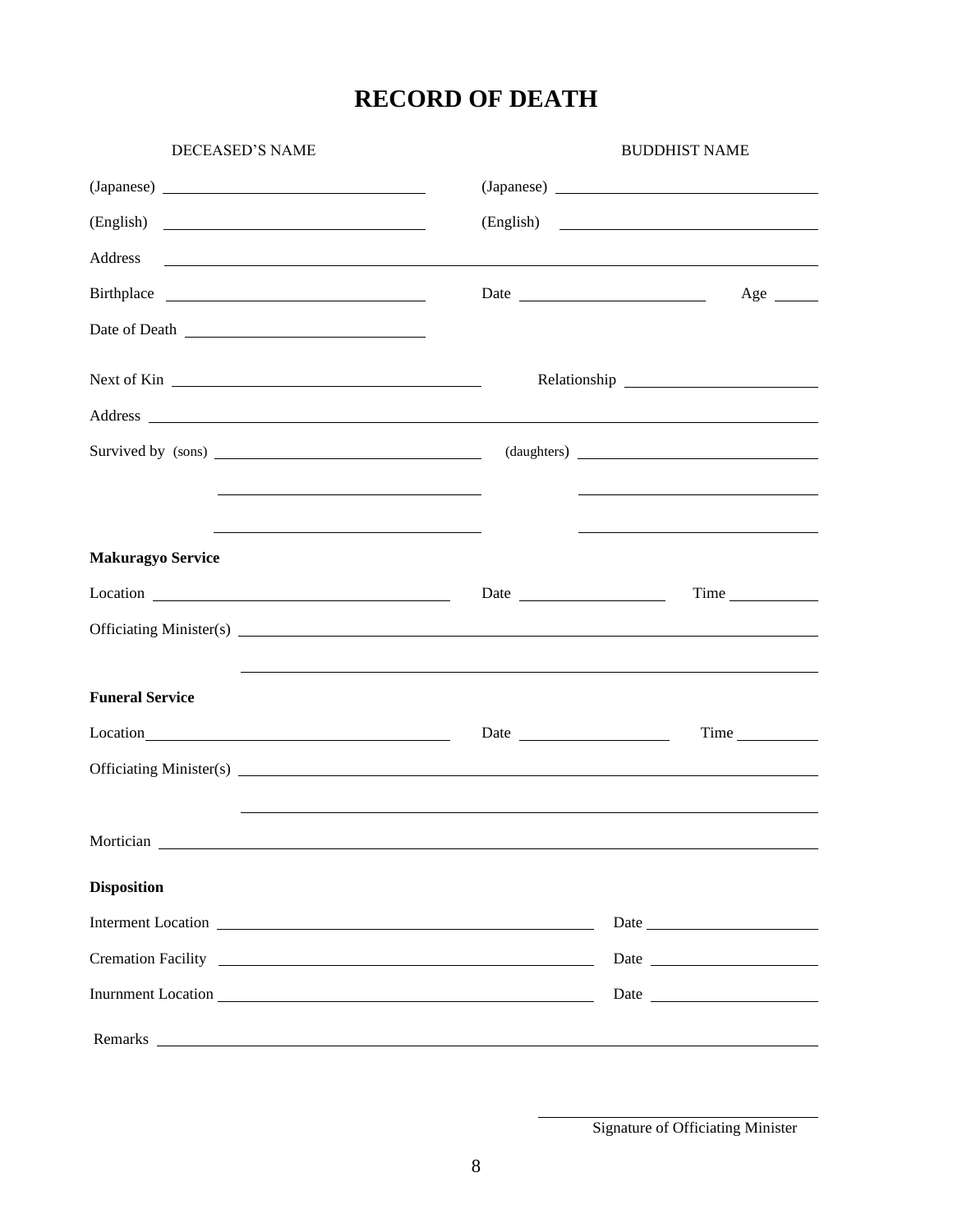# **PART II**

# **FUNERAL SERVICE PROGRAM**

| Tolling of the Bell (Kansho)                                                  | Minister           |
|-------------------------------------------------------------------------------|--------------------|
| Entry Processional of the Casket/Presentation of the Urn                      |                    |
| Chanting of the Sutra before the Casket                                       | Minister           |
| Ingo Dentatsu (Honorary Posthumous Buddhist Title presentation) if applicable | Minister           |
| Homyo – Presentation of the Buddhist Name                                     | Minister           |
| Chanting of the Sutra Before the Amida Buddha                                 | Minister           |
| Incense Burning (Oshoko)<br>Family, Relatives and Pallbearers                 |                    |
| <b>Opening Address</b>                                                        | Chairperson        |
| Incense Burning by representatives                                            | Organizations      |
| Personal History                                                              | Family preference  |
| Eulogy/Remembrance                                                            | Family preference  |
| Gatha<br>(Family of the deceased remain seated)                               | Sangha             |
| Dharma Message (Sermon)                                                       | Minister/Officiant |
| Reading of "White Ashes," the Letter of Rennyo (Gobunsho)                     | Minister/Officiant |
| Words of Appreciation                                                         | Family preference  |
| <b>Closing Address</b>                                                        | Chairperson        |
| <b>Incense Burning</b>                                                        | Sangha             |
| Exit Processional of the Casket, if applicable                                |                    |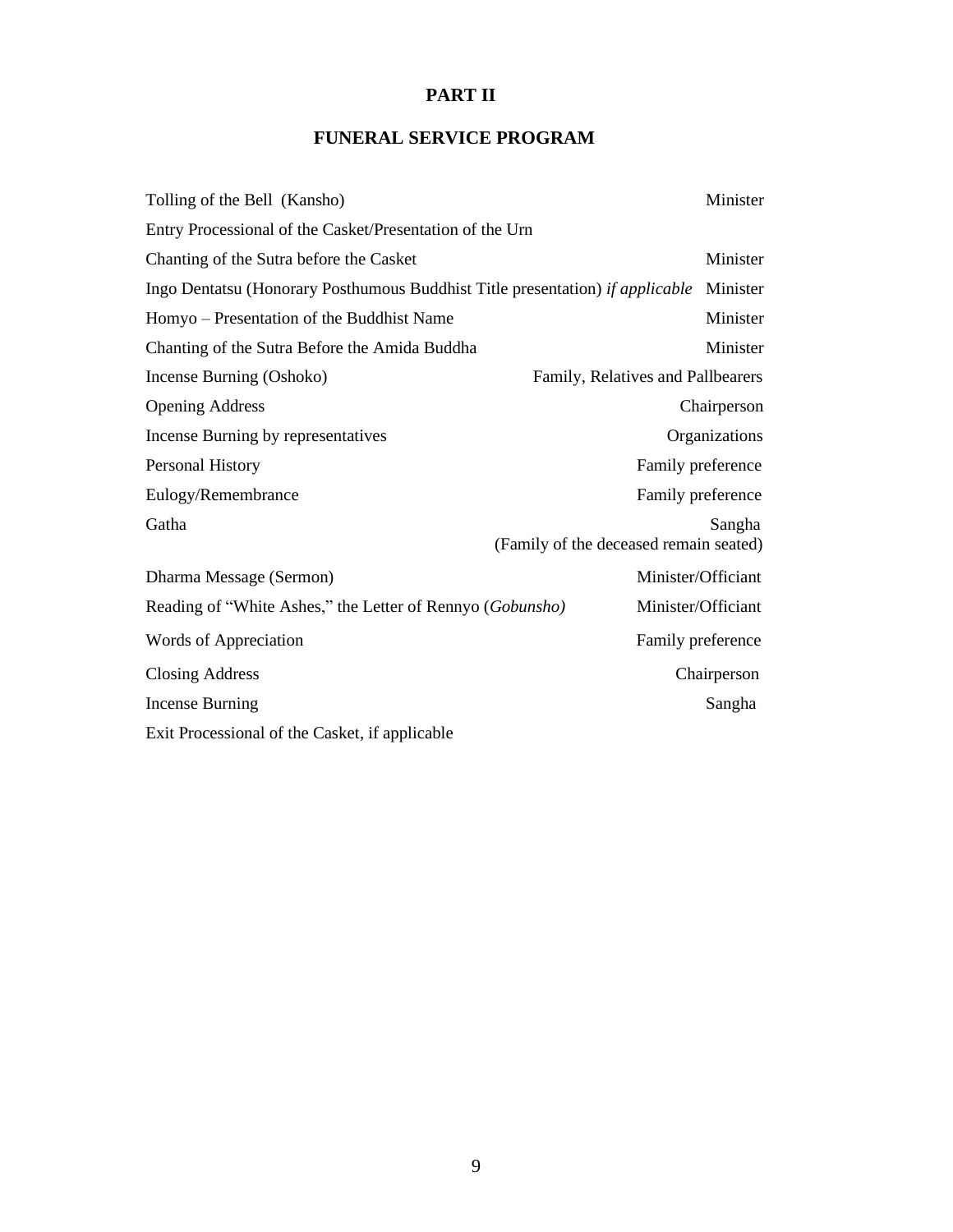# SERVICE IN MEMORY OF

|                                                           | DATE OF DEATH: _______________                                                                                 |
|-----------------------------------------------------------|----------------------------------------------------------------------------------------------------------------|
| <b>SERVICES</b>                                           |                                                                                                                |
|                                                           |                                                                                                                |
|                                                           |                                                                                                                |
|                                                           |                                                                                                                |
|                                                           |                                                                                                                |
|                                                           | ,我们也不会有一个人的人,我们也不会有一个人的人,我们也不会有一个人的人。""我们,我们也不会有一个人的人,我们也不会有一个人的人。""我们,我们也不会有一个人                               |
|                                                           |                                                                                                                |
| <b>CHAIRPERSON:</b>                                       | <u> 1980 - Johann Barnett, fransk politik (d. 1980)</u>                                                        |
|                                                           |                                                                                                                |
|                                                           | OSHOKO - (Organizational Representatives) Start with friends, then organizations, district, and lastly, Fresno |
|                                                           |                                                                                                                |
|                                                           |                                                                                                                |
|                                                           |                                                                                                                |
|                                                           |                                                                                                                |
|                                                           |                                                                                                                |
|                                                           |                                                                                                                |
|                                                           |                                                                                                                |
| OSHOKO - (Family, Relatives, and Pallbearers)<br>Betsuin) |                                                                                                                |
|                                                           |                                                                                                                |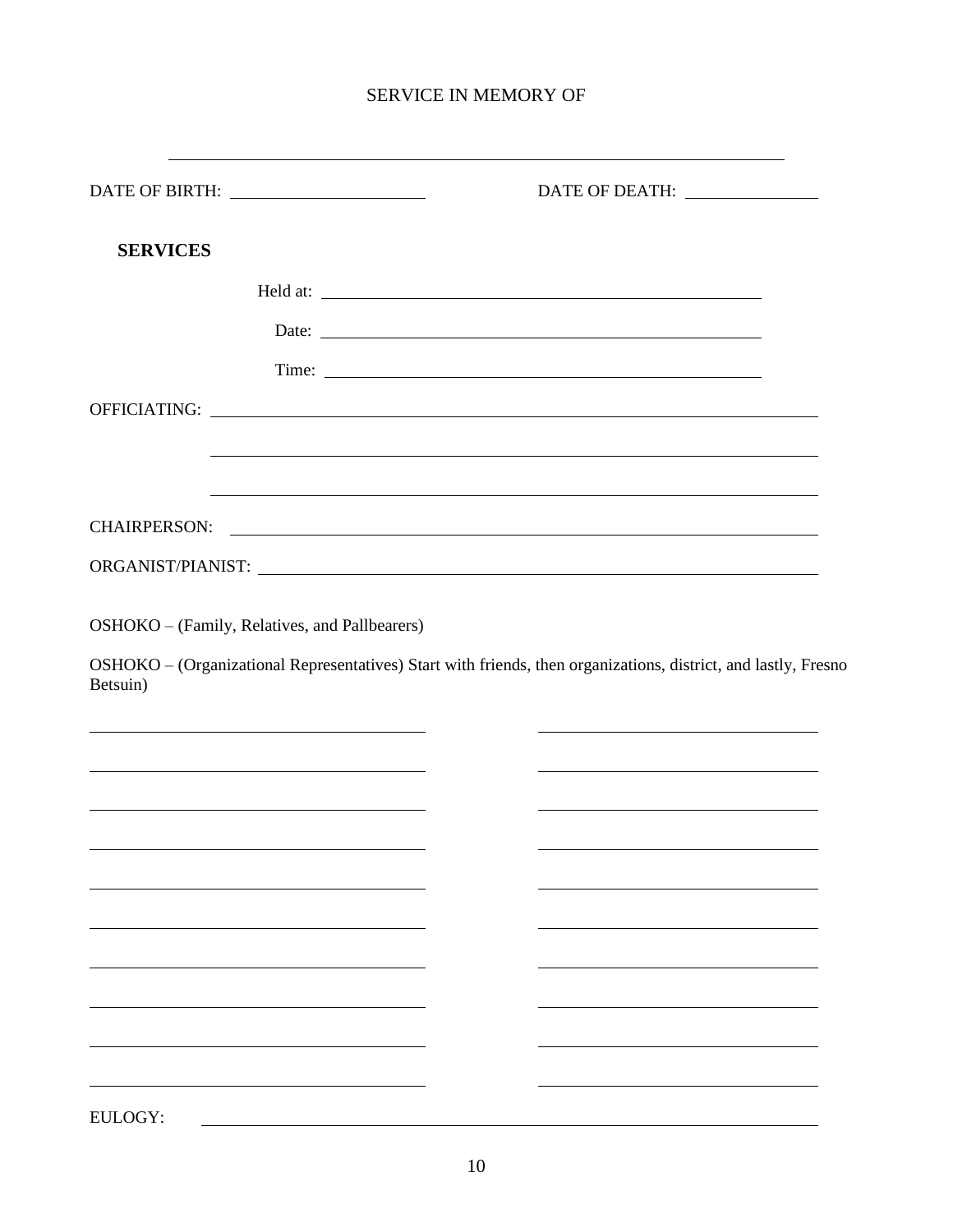| WORDS OF APPRECIATION: University of the contract of the contract of the contract of the contract of the contract of the contract of the contract of the contract of the contract of the contract of the contract of the contr |                                                     |  |
|--------------------------------------------------------------------------------------------------------------------------------------------------------------------------------------------------------------------------------|-----------------------------------------------------|--|
| CLOSING WORDS: University of the Second Second Second Second Second Second Second Second Second Second Second Second Second Second Second Second Second Second Second Second Second Second Second Second Second Second Second  |                                                     |  |
| <b>OSHOKO BY SANGHA</b>                                                                                                                                                                                                        |                                                     |  |
|                                                                                                                                                                                                                                | <b>INTERMENT OR CREMATION</b><br>(Name of Location) |  |
| PALLBEARERS:                                                                                                                                                                                                                   |                                                     |  |
|                                                                                                                                                                                                                                |                                                     |  |
|                                                                                                                                                                                                                                |                                                     |  |
|                                                                                                                                                                                                                                |                                                     |  |

 $\overline{\phantom{0}}$ 

L,

 $\overline{\phantom{0}}$ 

 $\overline{\phantom{a}}$ 

 $\overline{\phantom{a}}$ 

<u> 1989 - Johann Barn, amerikansk politiker (d. 1989)</u>

<u> Andreas Andreas Andreas Andreas Andreas Andreas Andreas Andreas Andreas Andreas Andreas Andreas Andreas Andre</u>

USHERS: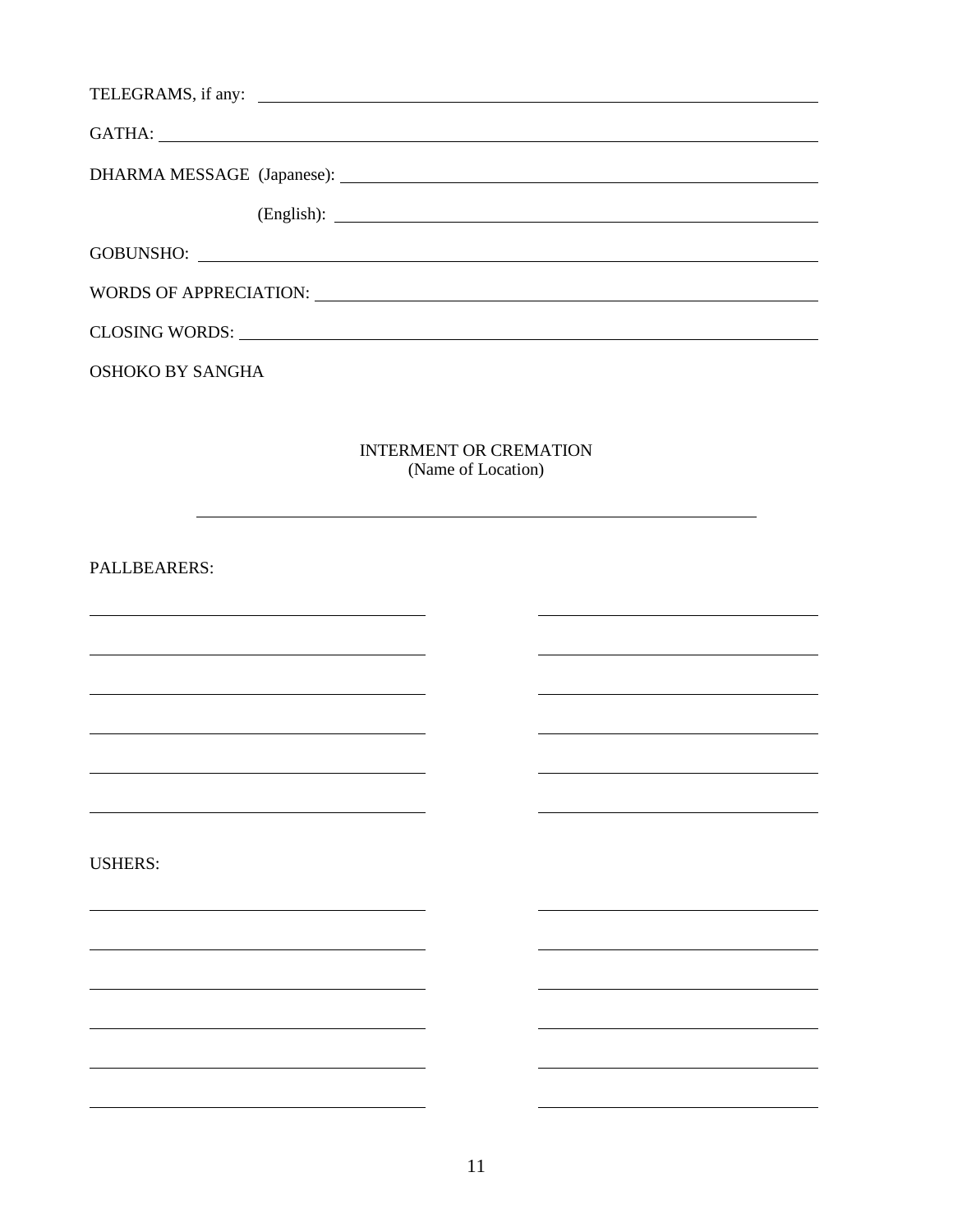# CHOBA:

FLOWERS:

HONORARY PALLBEARERS:

<u> 1989 - Johann Barn, mars ar breithinn ar breithinn ar breithinn ar breithinn ar breithinn ar breithinn ar br</u>

<u> 1989 - Johann Barbara, martxa alemaniar arg</u>

<u> 1989 - Johann Stein, mars an de Britannich (b. 1989)</u>

<u> 1989 - Johann Barn, mars eta bainar eta baina eta baina eta baina eta baina eta baina eta baina eta baina e</u>

 $\sim$ 

 $\overline{\phantom{a}}$ 

 $\overline{\phantom{a}}$ 

 $\overline{\phantom{a}}$ 

<u> Andreas Andreas Andreas Andreas Andreas Andreas Andreas Andreas Andreas Andreas Andreas Andreas Andreas Andreas Andreas Andreas Andreas Andreas Andreas Andreas Andreas Andreas Andreas Andreas Andreas Andreas Andreas Andr</u>

 $\sim$ 

 $\mathbb{R}^2$ 

 $\mathbb{R}^2$ 

 $\overline{\phantom{a}}$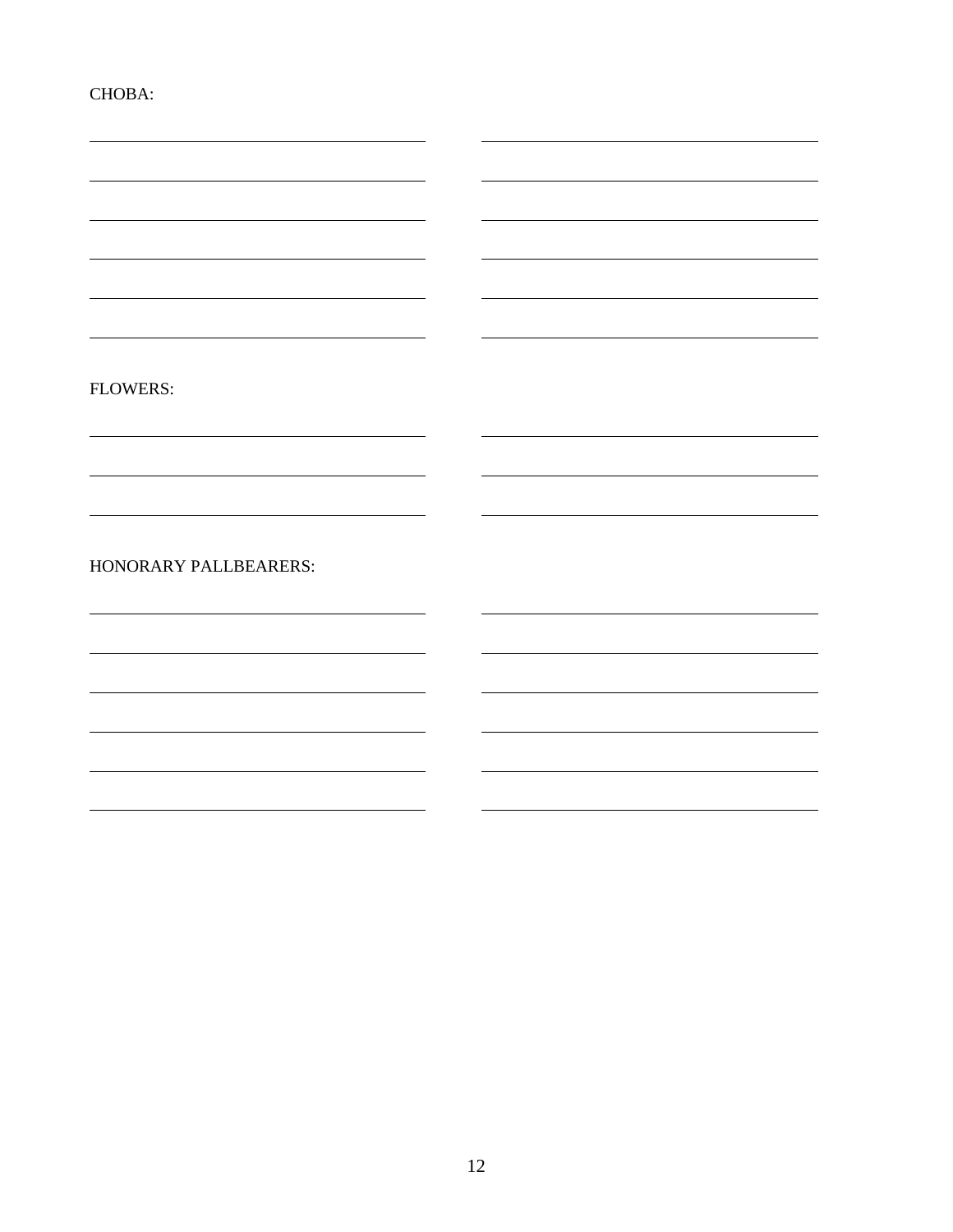#### 1. SPECIAL ARRANGEMENTS

- a. Altar flowers and a spray for the casket are provided by the family. Other floral pieces are optional.
- b. *Osonaye* (Manju) is provided by the family.
- c. Arm bands and gloves used by the pallbearers are provided by the mortuary.
- d. Attendance book (usually supplied by the mortuary).
- e. *Koden* (monetary memoriums) book may be provided by the family or the mortuary.
- f. Otoki: Refreshments (lunch/dinner) after the service is provided by the family optional.
- g. Security the temple can assist in providing security, if needed.

#### 2. PARTICIPANTS

- a. *Minister(s)*
	- *1. officiant: temple minister*
	- *2. attendant: assistant to the temple minister*
	- *3. participant: other temple/retired minister requested by the family (with the permission of the officiant)*
- b. *Chairperson.* Precedes the progression of the *Soshiki* Service.
- c. *Organist.* Provides music during the prelude, Oshoko by representatives, Gatha, and postlude.
- d. *Personal History Reader (Chairperson or Family preference)*
- e. *Condolence Speaker.* Extends a word of sympathy or gives the eulogy/remembrances. A close friend or family member is usually assigned to this role.
- f. *Words of Appreciation (Shaji) - Representative of the Family.* Expresses, on behalf of the family, words of appreciation for those in attendance, temple, minister, funeral committee, service chairperson, organist, gifts, special support, etc. A relative is usually assigned to this role.
- g. *Floral.* Arranges the floral pieces and keeps a record of the floral donations.
- h. *Ushers*. Four or more persons, as needed (see Usher's Duties).
- i. *Pallbearers.* Usually, six to eight persons to serve under the direction of the funeral director. They should arrive at the site of the *Soshiki* early enough to receive instructions for carrying the casket.
- j. *Reception Desk (uketsuke).* Four or more persons to receive and record the *Koden* (monetary memoriums) and other donations.
- k. *Honorary Pallbearers.* Honorary members of the family or friends of the deceased usually escort the casket – optional.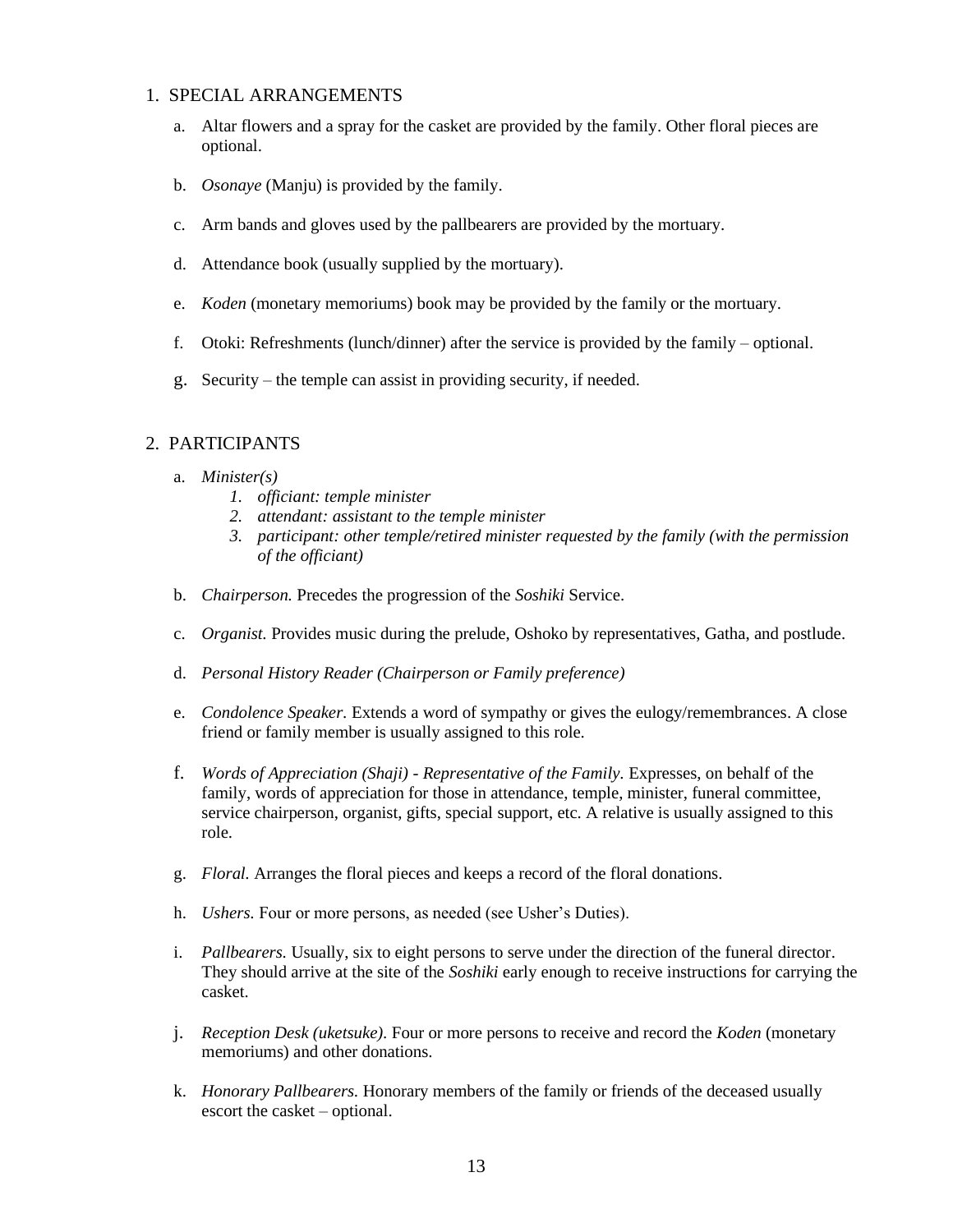- l. *Oshoko.* Burning of incense by representatives of friends, various organizations the deceased engaged in and the temple.
- m. *Telegrams.* Will present the telegrams received and on behalf of those people. (After reading, places the telegrams on the incense table).
- n. *Funeral Home Staff.*

*\* Note: All participants, except ushers, should arrive at least one hour before the service begins or as advised by funeral home director. Ushers should arrive two hours before the service begins or as advised by funeral committee chairperson. Minister(s) and the Chairperson should arrive 1-1/2 hours before the service begins.*

# USHER'S DUTIES

- 1. Arrive at least 2 hours before the service begins, or as directed by funeral committee chairperson.
- 2. Arrange the stage before the service. Retrieve the Butsugu articles (altar pieces) from storage closet and arrange on the stage. Arrangement of altar pieces will be reviewed by minister prior to start of service.
- 3. Arrange chairs according to the expected number of the congregation. Have extra chairs readily available.
- 4. Greet the Congregation.
- 5. Distribute programs.
- 6. Ask members of the congregation to sign guestbook.
- 7. Guide congregation to their seats, starting at the front, thus accommodating late-comers in the back.
- 8. After the service, all Ushers shall help the funeral home staff carry floral arrangements to the van for transport to the cemetery or chapel, if applicable.
- 9. After the service, ushers shall help with the following:
	- a. Give altar flowers and manju to family.
	- b. Place altar articles back into the storage closet.
	- c. Turn off all lights, thermostat, lock all doors.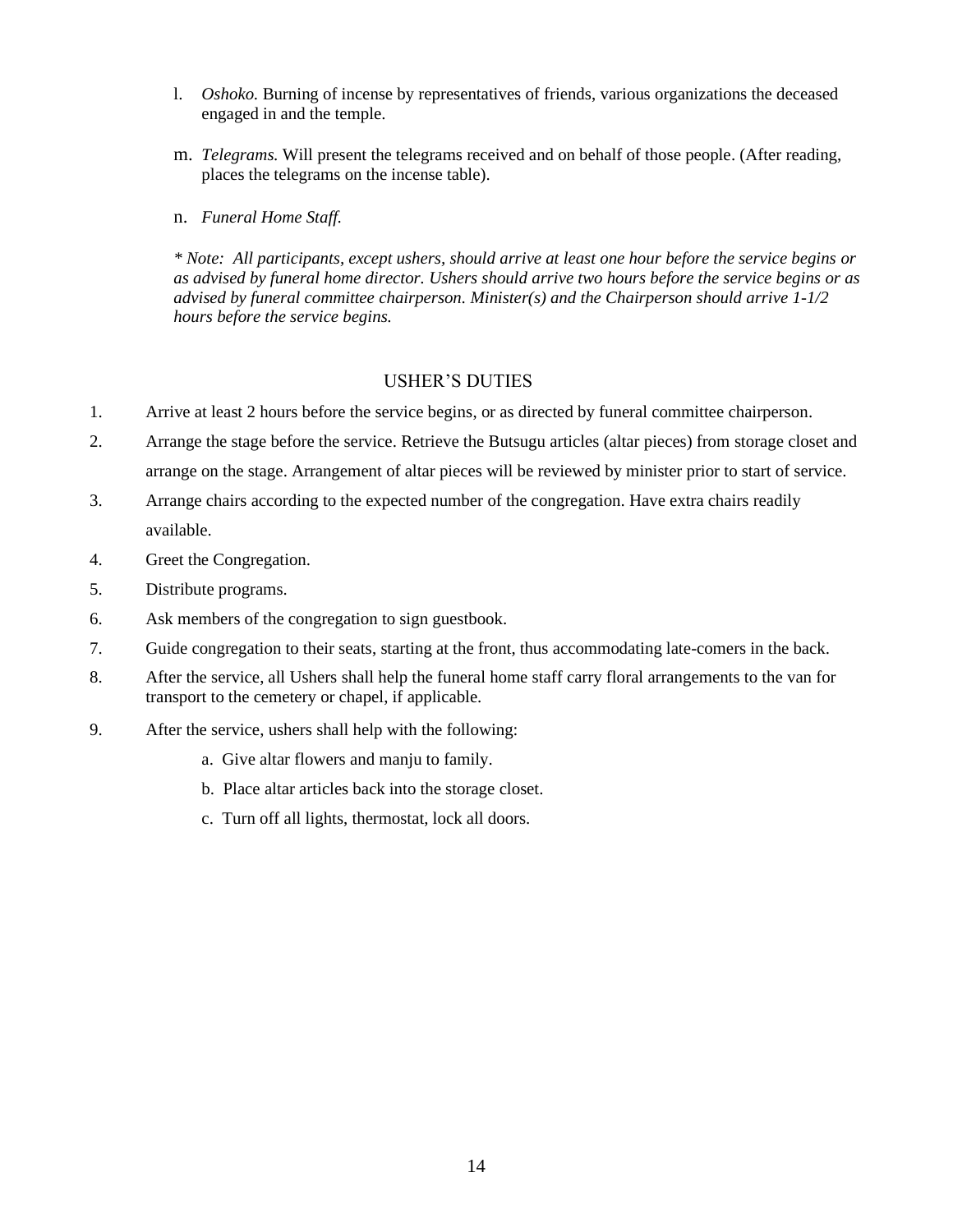#### SEQUENCE OF EVENTS

#### **MAKURAGYO –** *Bedside service*

The *Makuragyo* is a private family service conducted by a minister following the death of a person. Since it takes place after death, it is considered not a last rite but the beginning of the cycles of memorial rites. Traditionally a sutra was chanted at the deathbed, hence the term *bedside service.* In America, the minister is called to the place of death, to the home, or to the temple or mortuary for the service. The *Makuragyo* service is usually followed by a meeting of the family members with the minister and mortuary personnel to plan the funeral service. If requested, temple representatives may be present to provide any assistance or advice.

#### **SOSHIKI –** *Funeral-ritual*

#### **KANSHO –** *Tolling of the bell*

The Kansho begins the funeral service. This is a ritual striking of the bell in the funeral pattern of 7-5-3. The bell is struck seven times, followed by a crescendo and a decrescendo; struck five times, followed by another crescendo and decrescendo; then struck a final three times.

After the ringing of the Kansho, the casket is brought into the Hondo and placed in front of the Naijin. In most cases, the casket is opened. Option: Memorial Service with urn and picture.

#### **KANZEN DOKKYO –** *chanting of the sutra before the casket:*

The minister(s) enter the Hondo with the casket and stands in front of the casket, where they will chant: *Sanbujo (three-respectful-callings)* from the *Hojisan* of Zendo Daishi. The *Sanbujo* acknowledges the presence of all the manifestations of Truth-Reality at this moment of encounter with death.

The *Sanbujo* is followed by the chanting of the *Kisanboge (return-three-treasures-gatha)* found in the *Gengibun* section of the *Kangyosho.* This is a gatha written by the Fifth Patriarch of the Jodoshinshu tradition, Zendo Daishi. The gatha exhorts all to take refuge in the Three Treasures and awaken to the Primal Vow of Amida Buddha. Following the *Kisanboge,* the Nembutsu is chanted in the abbreviated style of *Nam An Da Bu* six times.

Next is the *Ekoku (dedicatory-verse).* The verse here is a gatha called the *Gan-ojo-raisan-ge (In Praise of Birth in the Pure Land),* written by the First Patriarch of Jodoshinshu, Nagarjuna, which translates:

> *I expound on Amida's venerable meritorious deeds, Whose goodness is as limitless as the waters of the Ocean. Amida's protecting, pure goodness is bestowed On all sentient beings for their birth in that country.*

When the Kanzen Dokkyo is completed, ministers except for the chief officiant, will burn incense and enter the Naijin or altar area. The Doshi, or chief officiant, burns incense and remains for the *Ingo Dentatsu and Homyo-juyo.*

**INGO DENTATSU –** (if applicable) *Introduction of the Honorary Posthumous Buddhist Title:* \* If an *Ingo* is to be presented, it precedes the presentation of the *Homyo. –* All Past Presidents of the Fresno Betsuin will receive an Ingo.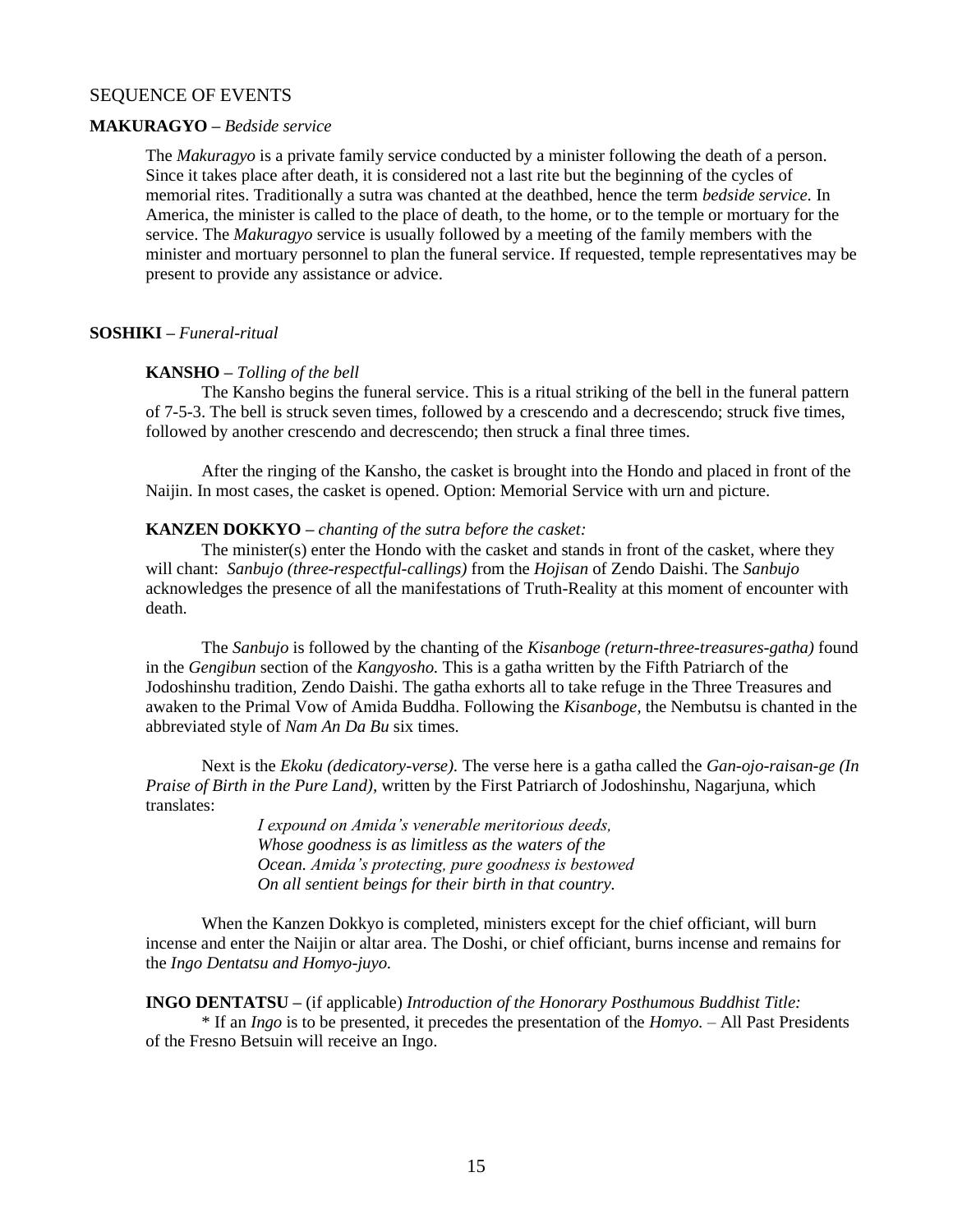#### **HOMYO JUYO –***- presentation of the Buddhist name:*

This is a presentation of the *Homyo* or *Buddhist Name* to the deceased if he or she had not received one while alive. If the deceased had been given a Buddhist name, that *Homyo* is read at this time. The *Homyo* is made up of two Chinese characters and is preceded by the character *Shaku* meaning *"disciple of the Buddha."* 

A *Homyo* card with the deceased's name, Buddhist name, and vital statistics is then placed in the casket, and another given to the principal mourner. A third copy is kept in the temple records.

The Doshi then enters the Naijin to begin the Butsuzen Dokkyo.

#### **BUTSUZEN DOKKYO –** *Chanting of the sutra before the Amida Buddha:*

The chanting of the sutra before the Buddha now commences. This sutra is *Shoshinge,* written by Shinran Shonin. As the Doshi enters the Naijin, the other ministers stand. Led by the Doshi, the ministers chant the first eight lines of the *Shoshinge,* then stop and begin again from the ninth line, sitting down for the remainder of the chanting.

At this point, the family of the deceased, when advised by the ushers/funeral staff, will burn incense, and return to their seats. They are followed in turn by the relatives and pallbearers only. In Buddhist funerals, burning incense is traditionally done first because burning incense symbolizes an offering to the Buddha and clearing one's mind to receive the Dharma. It is customary to bow as one passes the immediate family after burning incense. When at a loss of words of condolence, this simple bow can be very expressive of your feelings. The casket may be closed under special circumstances. Sometimes, rather than the casket, the cremated remains of the deceased is brought to the funeral service and a picture of the deceased placed in front of the urn.

**NEMBUTSU –** *reciting-Buddha's-name:* The *Shoshinge* is followed by chanting the Nembutsu six times in unembellished style and six times in embellished style.

**WASAN –** *Japanese Hymn:* This is followed by the chanting of a Wasan (Japanese Hymn) written by Shinran Shonin.

> *The Treasure Ocean of virtuous power is filled to Overflowing Though the defiled waters of deluded passions are not diminished. The Holy Ones of the Pure Flower of Tathagata are born from The Flower of True Awakening. They quickly satisfy all the wishes Of sentient beings.*

#### **EKOKU –** *transfer-verse:*

Next is a dedicatory verse *(Ekoku).* The *Ekoku* chanted here is from the last lines of the *Kisamboge* chanted earlier.

> *I vow to give equally and to all, this meritorious Truth, Raising the mind of Bodhi in them and Awakening them all to the Realm of Serenity and Joy.*

#### **OPENING REMARKS**

The chairperson will burn incense and return to podium to begin the opening remarks. He/she should wear the layperson's okesa/nenjyu.

#### **RYAKUREKI** – *personal history:*

The Ryakureki, a brief history of the deceased is read, following the gatha and opening address by the Chairperson.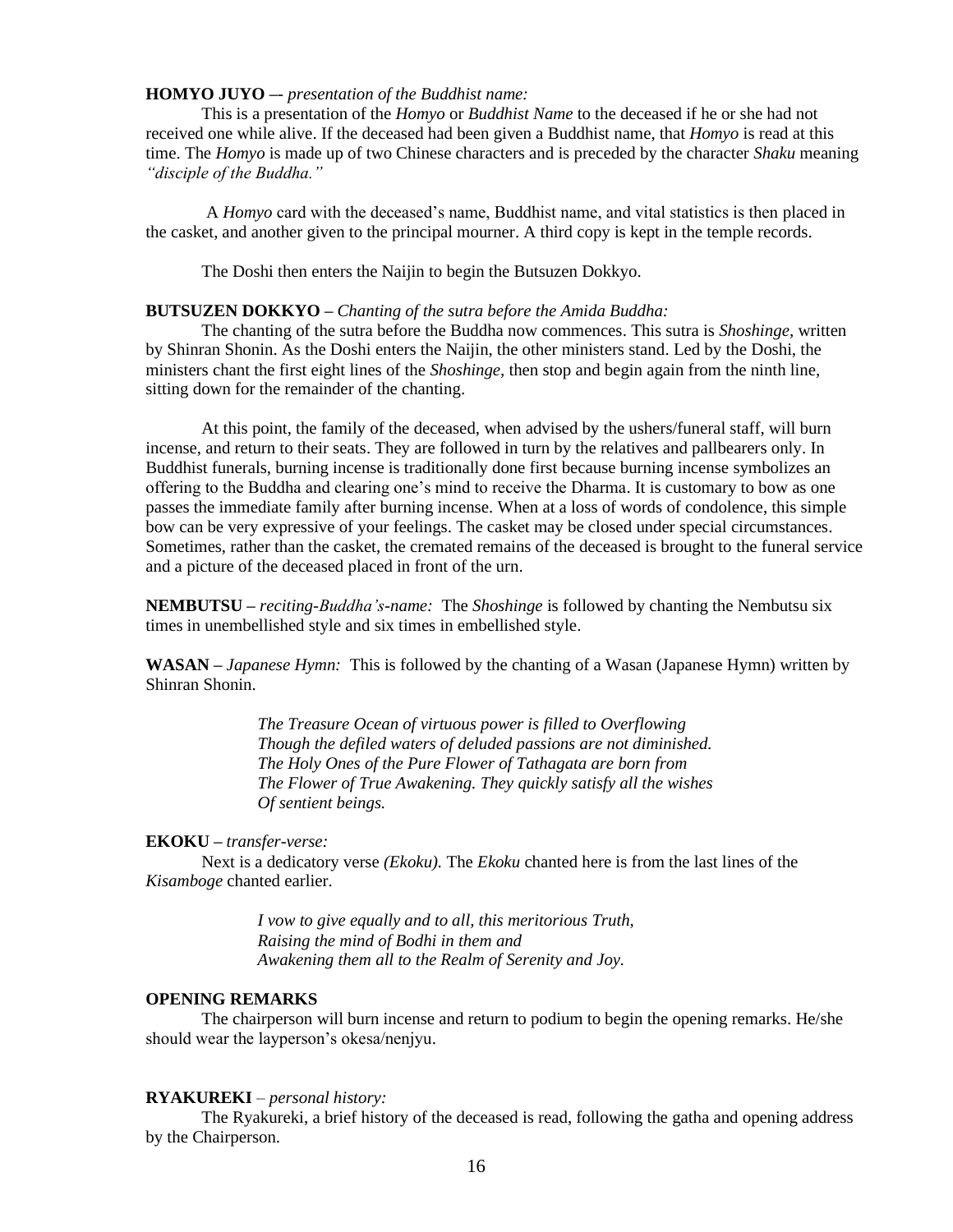#### **DAIHYO SHOKO** – *burning incense by the representatives:*

The *Daihyo Shoko* is the burning of incense by persons representing close friends; representing organizations in which the deceased was a member; representing organizations in which immediate family members are involved; and representing the temple. The Chairperson reads the name of the representative and the name of the organization being represented. The representative will then burn incense, bow to the bereaved family, and return to his/her seat.

#### **CHOJI** – *eulogy/condolence-words:*

Though usually mistranslated *eulogy,* the *Choji* are *words of condolence* given by a good friend or family member of the deceased. The eulogy as understood in the United States is technically not a part of the Jodoshinshu tradition and is often omitted, or when given is often, an elaboration of the *Ryakureki.*

#### **GATHA –** *Buddhist Hymn:*

The gatha or hymn is always *Nadame,* a hymn of condolence or another Buddhist hymn. The sangha, except family and relatives of the deceased, will be requested to stand.

**HOWA –** Dharma Message (sermon) or talk given by the minister.

#### **GOBUNSHO READING**

The Howa is usually followed by the reading of the *Hokkotsu no Gobunsho,* or *Letter on White Ashes,* written by Rennyo Shonin, the Eighth Monshu of Jodoshinshu. It may be read in the formal chanted style in Japanese, simply read in English, or both. It is customary to Gassho during the reading.

#### **SHAJI –***words of appreciation:*

The funeral ends with words of appreciation to those attending the funeral and to those involved in conducting it and supported/encouraged the family during this difficult time. The *Shaji* is usually given by a relative or close friend of the immediate family.

#### **CLOSING REMARKS**

The funeral closes with final words by the Chairperson who also announces the time and place of the burial/cremation, if applicable.

#### **BURNING INCENSE BY THE SANGHA**

The chairperson will invite the entire Sangha to burn incense before departing the funeral service.

#### **SHUKKAN** – *exit processional of the casket*

The casket is closed and escorted out of the Hondo/funeral site by the pallbearers, led by the ministers and followed by honorary pallbearers, family, and relatives.

#### **CREMATION/BURIAL –** Kaso – *fire-burial,* Maiso – *earth-burial:*

The cremation or burial customarily takes place the after the funeral at the cemetery or hakaba (grave site) officiated by the minister(s).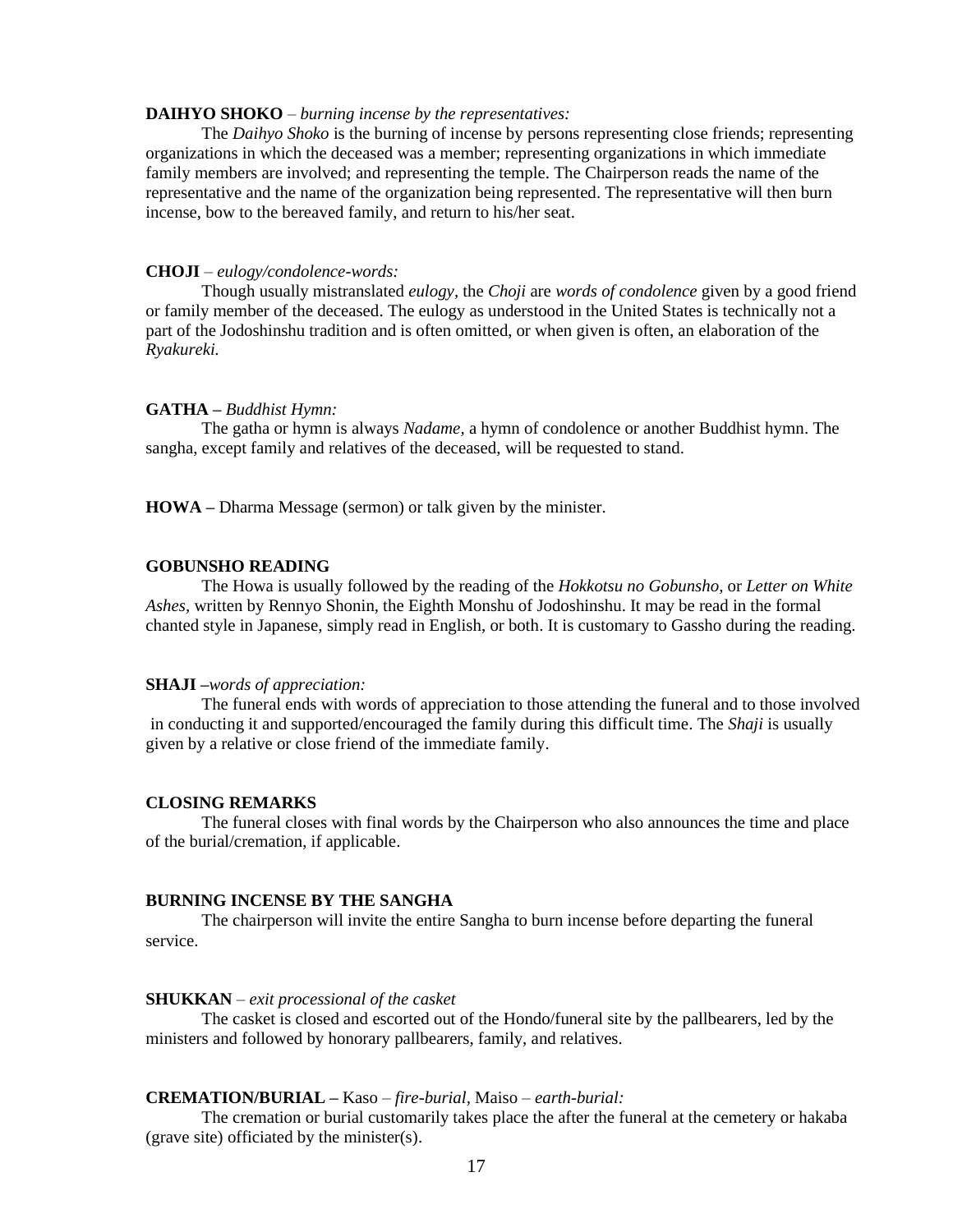#### *SHONANUKA* **(FIRST SEVENTH-DAY) MEMORIAL SERVICE**

- a. The Final Service solemnizes the interment or cremation of the deceased.
- b. In the event of a cremation, the service is held at the crematorium chapel. In the event of burial, the service is held at the gravesite before burial.
- c. The service may be open to others or limited to family and close friends.
- d. The *Shonanuka* (First Seventh-Day) Memorial Service is so named because it is held on the seventh day after the death of the individual and is usually combined with the funeral. It is believed in general Buddhism that there was a 49-day interval between the death of a person in this world and the subsequent birth in the next world. Every seventh day, from the first to the forty-ninth, was believed to be a day on which the destination of the deceased was to be considered, depending upon the spiritual value of their previous life's accomplishments. By chanting the sutras and having special services each seventh day, surviving family members hoped to send the deceased to a better birthplace.

In the Jodo Shinshu sect, however, these services have a different significance. They are not for the purpose of enhancing the birthplace of the deceased since their birth into the Pure Land of Amida Buddha is already decided by the power of the Amida Buddha's Vow. Therefore, in Jodo Shinshu, the purpose of these services is to express thankfulness and gratitude to the Amida Buddha, in memory of the deceased.

In modern times, usually only the  $7<sup>th</sup>$  day and  $49<sup>th</sup>$  day services are held, rather than observing all seven of the memorial services within the traditional 49-day period. It has become customary practice, for the convenience of those who participate in the *Soshiki*  Services, that the 7<sup>th</sup> day service be held on the same day as the *Soshiki* Service, immediately after the body of the deceased has been sent to the cemetery of the crematory.

#### **AFTER THE** *SOSHIKI*

#### A. ACKNOWLEDGEMENTS

1. The family should make certain acknowledgements to whom have participated in the *Soshiki* Services. The listing below indicates customary types of acknowledgements.

#### **Recommended**

| Monetary         |
|------------------|
| Monetary         |
| Monetary or gift |
| Gift or card     |
| Gift or card     |
| Card             |
| Card             |
| Card             |
|                  |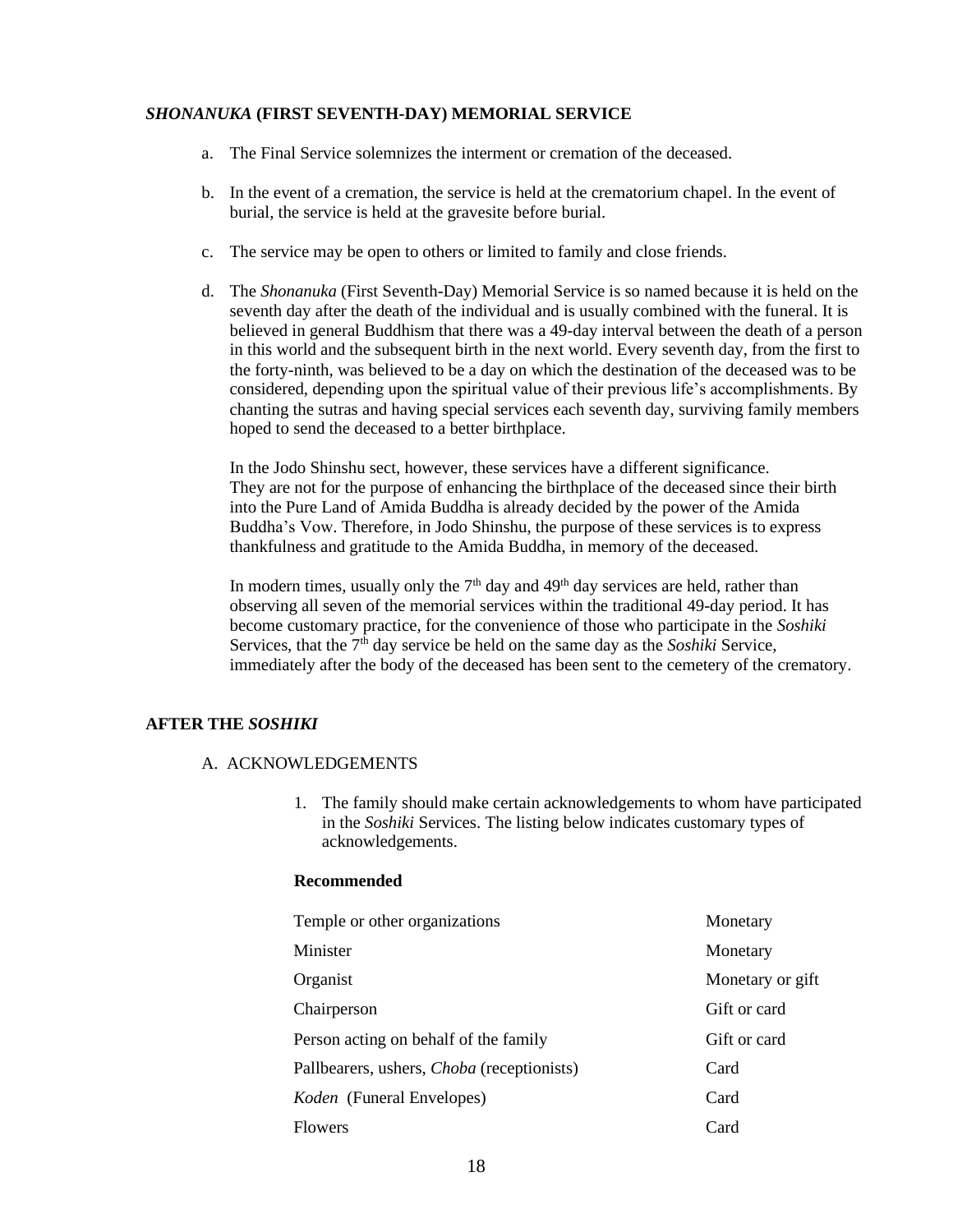| <b>Telegrams</b>       | Card |
|------------------------|------|
| Condolence Speaker     | Card |
| <b>Floral Arranger</b> | Card |

2. Acknowledgements should be made as soon as possible after the Soshiki.

# B. FINANCES

- 1. Listed below are usual expenses incurred when a family member passes away.
	- a. Casket or urn
	- b. Plot, niche, vault or *nokotsudo*
	- c. Burial fee
	- d. Marker or headstone
	- e. Upkeep of final resting place
	- f. Death Certificate
	- g. Mortuary charges (body preparation, limousine services, etc.)
	- h. Flowers (for the shrine: two white bouquets, casket spray, etc.)
	- i*. Osonaye* (food offerings: *omanju* or fruit, etc.)
	- j. Acknowledgements
	- k. Legal paperwork and counsel

#### C. SUBSEQUENT MEMORIAL SERVICES

1. The tradition of Buddhist memorial services is lined to some of the most basic and fundamental teachings of the Buddha; among these are transiency, interdependence, oneness, and karma.

2. Listed below is the schedule of memorial services generally observed.

Briefly speaking, the significance of having memorial services is:

#### **49th day –** *Shikukunichi (Manchuin) memorial service*

According to the Buddhist tradition, every 7 days after his/her death, the deceased family continues to observe the memorial service until  $7<sup>th</sup>$ ,  $7$  days, namely 49 days.

Although the origin of this service is obscure, it was believed at one time that on the 49<sup>th</sup> day after death the karmic destination of the deceased would be determined. By observing a special service, the surviving family hoped to eliminate all karmic effects of evil deeds the deceased may have committed during his lifetime, thus eliminating the possibility of having the deceased sent to any of the hells or animal worlds. This service was regarded as very important for the destiny of the deceased.

However, in our Jodo Shinshu sect, one attains birth in the Pure Land of the Amida Buddha through His Vow. Therefore, Nembutsu followers who have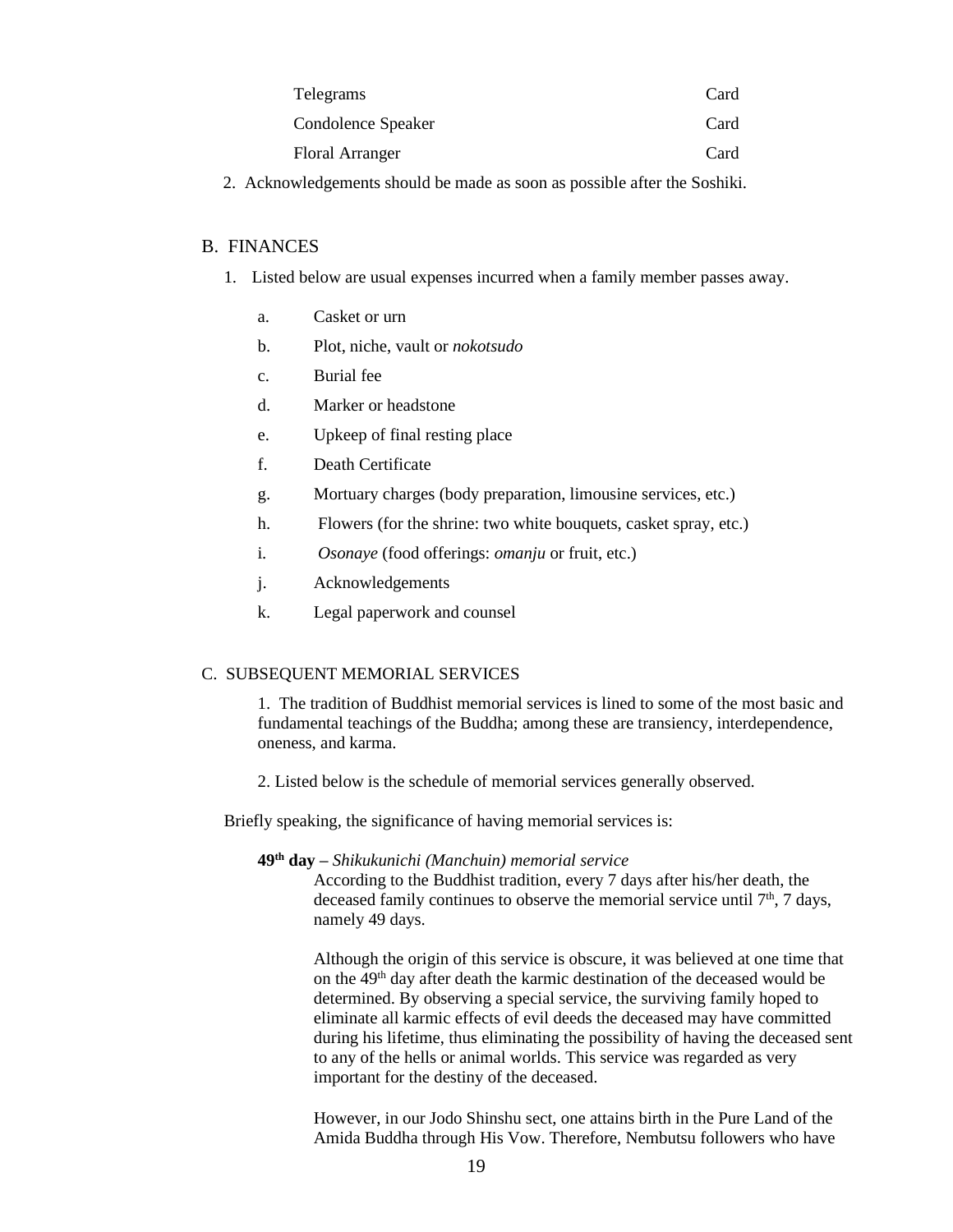come to rely upon the Name of the Amida Buddha with the mind of *shinjin* are assured birth in the Pure Land immediately after death.

**1 st circuit –** *Isshuki – 1 st -cycle-memorial:*

This is on or near the date of death called Meinichi (life-date), one year after the death of a person.

**3 rd cycle –** *Sankaiki – 3 rd -cycle-memorial:*

According to the traditional way of counting, the yearly cycles begin with the *Meinichi* or death date as 1. One year later then, would be cycle 2, two years later would be cycle 3, etc. The *Isshuki* does not refer to the year but to the first round or circuit from *Mei nichi* to *Meinichi.* Thereafter the term used is *kaiki* or *cycle-memorial.* In other words, the 3rd cycle Hoji is observed on or near the *Meinichi* 2 years after the death of the person, the 7<sup>th</sup> cycle, 6 years after death, etc.

 **th cycle –** *Shichikaiki – 7 th -cycle-memorial* **th cycle –** *Jusankaiki – 13th -cycle-memorial* **th cycle –** *Jushichikaiki – 17th -cycle-memorial* **th cycle –** *Nijugokaiki – 25th -cycle-memorial* **rd cycle –** *Sanjusankaiki – 33rd -cycle-memorial* **th cycle –** *Gojikkaiki – 50th -cycle-memorial* **th cycle –** *Hyakkaiki – 100-cycle-memorial*

Thereafter observances are held at 50-year intervals.

\* In BCA history, the Issei tended to use the traditional way of counting for memorial services, birthdays, anniversaries, etc., but not always. Hence temple anniversaries and other traditional observances may or may not always be consistent. It is however, accurate within one year. Hoji observances, however, have remained according to the traditional way of counting.

\* Other schools of Japanese Buddhism observe the 23rd and 27th cycle *Hoji.* This was combined into one  $25<sup>th</sup>$  cycle by Jodoshinshu. Today, the Isshuki is considered to mark the end of the mourning period. The *Meinichi* of a family member was also traditionally a day of limiting food to vegetarian meals as was also the case on the  $16<sup>th</sup>$  of each month, the *Meinichi* of Shinran Shonin.

3. As the first-year memorial of the deceased approaches, contact the temple and your minister to arrange for a service before the date of death of the deceased.

4. Our temple holds a *Shotsuki* (monthly) Memorial Service. At this service, family members may burn incense in memory of the deceased. See (section e) above for schedule of memorial services observed.

5. The *Obon* service is a general memorial service held once a year for all those who have passed away since the last Obon service. A special effort should be made by family members to attend the first *Obon* service *(Hatsu Bon)* after the death of a loved one.

6. CHUIN **–** *in the midst-yin:*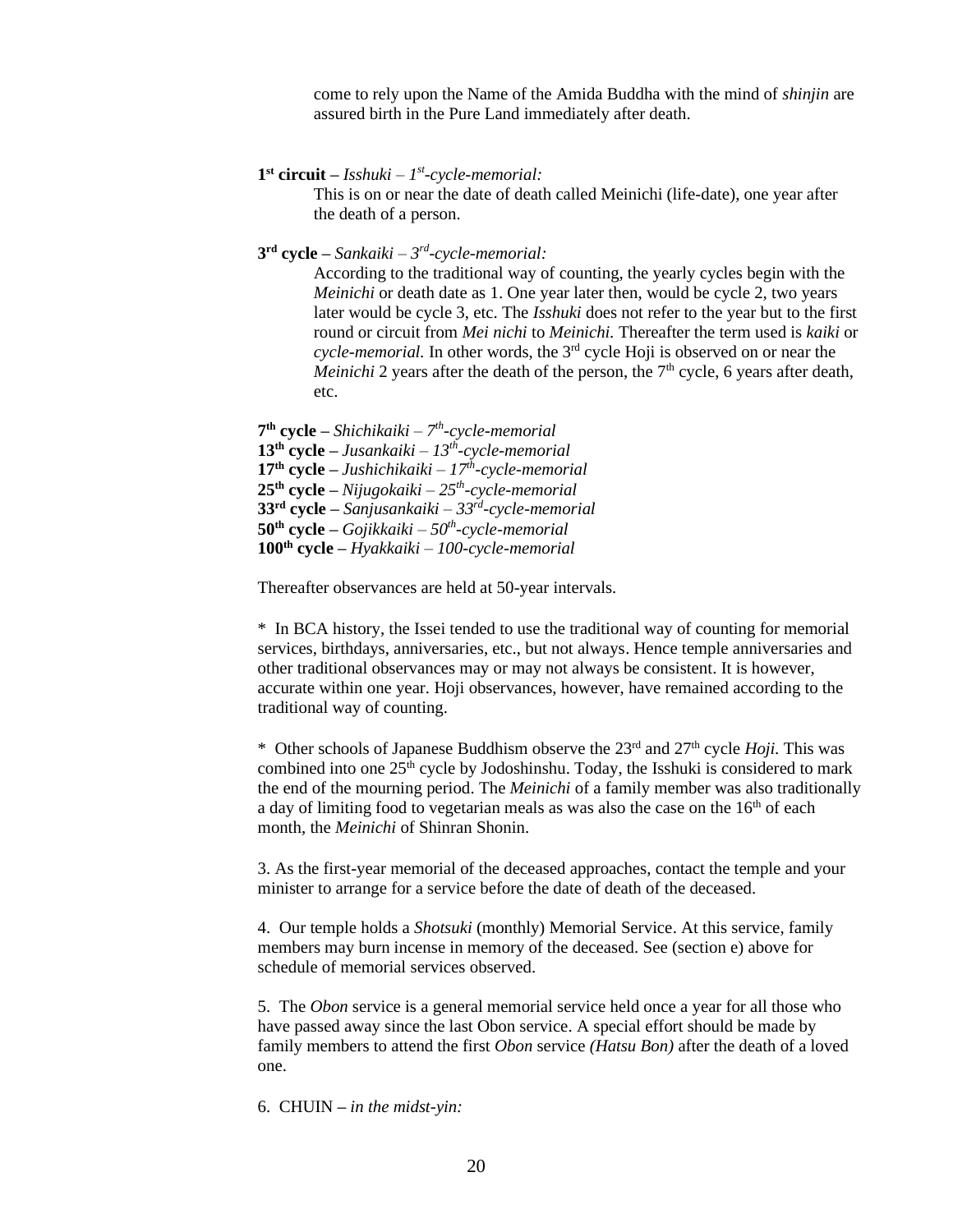*Chuin* refers to the first 49-day period of mourning after death. It is marked by observances every 7 days until the  $49<sup>th</sup>$  day.

In the Tantric and popular traditions of Buddhism, the *soul* or karmic energy of a person is believed to be in a suspended state for 49 days before taking another form. Rituals were conducted and offerings to the Buddha were made every  $7<sup>th</sup>$  day until the 49<sup>th</sup> day in the hopes of helping the deceased to bring about a higher birth. This 49-day period was a period when which the deceased was thought to be *"in the shadowy world or Yin",* hence the term in *Chuin.* This belief became deeply rooted in Far Eastern cultures. It was a widespread practice in China by the later T'ang Dynasty and in Japan was observed from the time of the Emperor Kammu (781-806A.D.).

Jodo Shinshu, which categorically denies the efficacy of such observances, nevertheless observes *Chuin* in grateful memory of the deceased and yet another opportunity to listen to the Dharma. In other words, the *Hoji* in Jodoshinshu is not for the sake of the dead but is indeed for the sake of the living. In our remembering the deceased, we acknowledge the influence of the deceased's Karma on our lives. We are the inheritors of the collective Karma of our ancestors who cause us to meditate on our own mortality and listen more intently to the Dharma.

7. Briefly speaking, the significance of having memorial services is:

a. To express our gratitude for Amida Buddha and the life of Nembutsu.

b. For members of the family, relatives, and friends to gather in the name of the deceased person to express thankfulness to him/her and to share their memories.

c. To be reminded of the impermanence of this world and the value of faith in Amida Buddha in everyday life, since human beings are apt to forget that we are mortal.

#### d. HOJI **–** *dharma-affair:*

*Hoji* is originally a general term for any ritual observance. It has however, come to specifically mean a private family memorial service. The *Hoji* is a system of private memorial observances for members of a given family. Extended members of a family, and sometimes close friends, will gather at a temple or home in memory of a deceased member of the family. Following the service, the family invariably goes out to lunch or dinner or serves a potluck at the home, renewing and strengthening family ties. This custom, along with the Buddhist emphasis on death observances over birth observances, has resulted in the understanding that death is a natural occurrence, no matter how sorrowful it may seem to us. An important by-product of this custom has been the reinforcing of family ties with members beyond one's immediate family and a sense of continuity from generation to generation.

#### 8. HOMYO CARD **–** *Buddhist name card:*

The use of a small book called *Kakocho (past registry)* for recording the names and dates of one's ancestors is used. The book is kept in the Butsudan drawer and never in the Butsudan itself. At Hoji observed at the temple, the *Homyo* card of the deceased is placed in a holder and put on the altar during the service to indicate who is being remembered. For services at the home Butsudan, the *Kakocho* is removed from the drawer and placed in front of the Butsudan.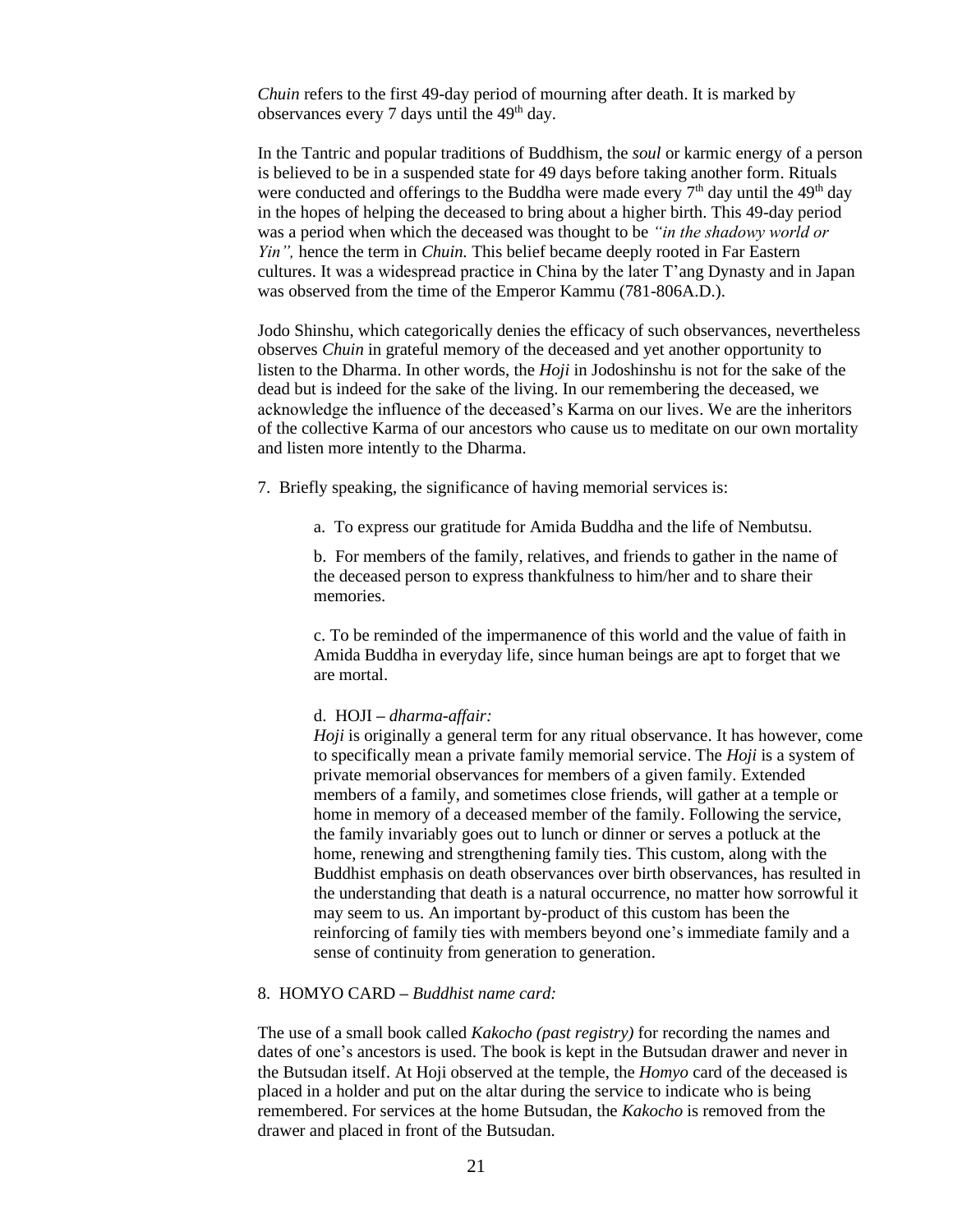# **PART III** DONATION SCHEDULE

The following are *only suggested amounts* for gratuities and donations. Any amount is very much appreciated. Please note these numbers are consistent with temples throughout the West Coast.

|                                    | <b>MEMBER</b> | <b>NON-MEMBER</b> |
|------------------------------------|---------------|-------------------|
| <b>FUNERAL:</b>                    |               |                   |
| Temple                             | \$400.00      | \$600.00          |
| <b>Away Services</b>               | \$300.00      | \$350.00          |
| Ofuse – Minister                   | \$250.00      | \$300.00          |
| Organist                           | \$75.00       | \$100.00          |
| Custodian                          | \$75.00       | \$100.00          |
|                                    |               |                   |
| <b>CREMATION / BURIAL SERVICE:</b> |               |                   |
| Temple                             | \$100.00      | \$150.00          |
| Ofuse – Minister                   | \$100.00      | \$200.00          |
|                                    |               |                   |
|                                    |               |                   |

| <b>49 DAY AND FAMILY MEMORIAL SERVICE:</b> |          |          |  |
|--------------------------------------------|----------|----------|--|
| Temple                                     | \$100.00 | \$150.00 |  |
| Ofuse – Minister                           | \$100.00 | \$200.00 |  |

**Note:** A non-dues paying person may not be a member through their parents.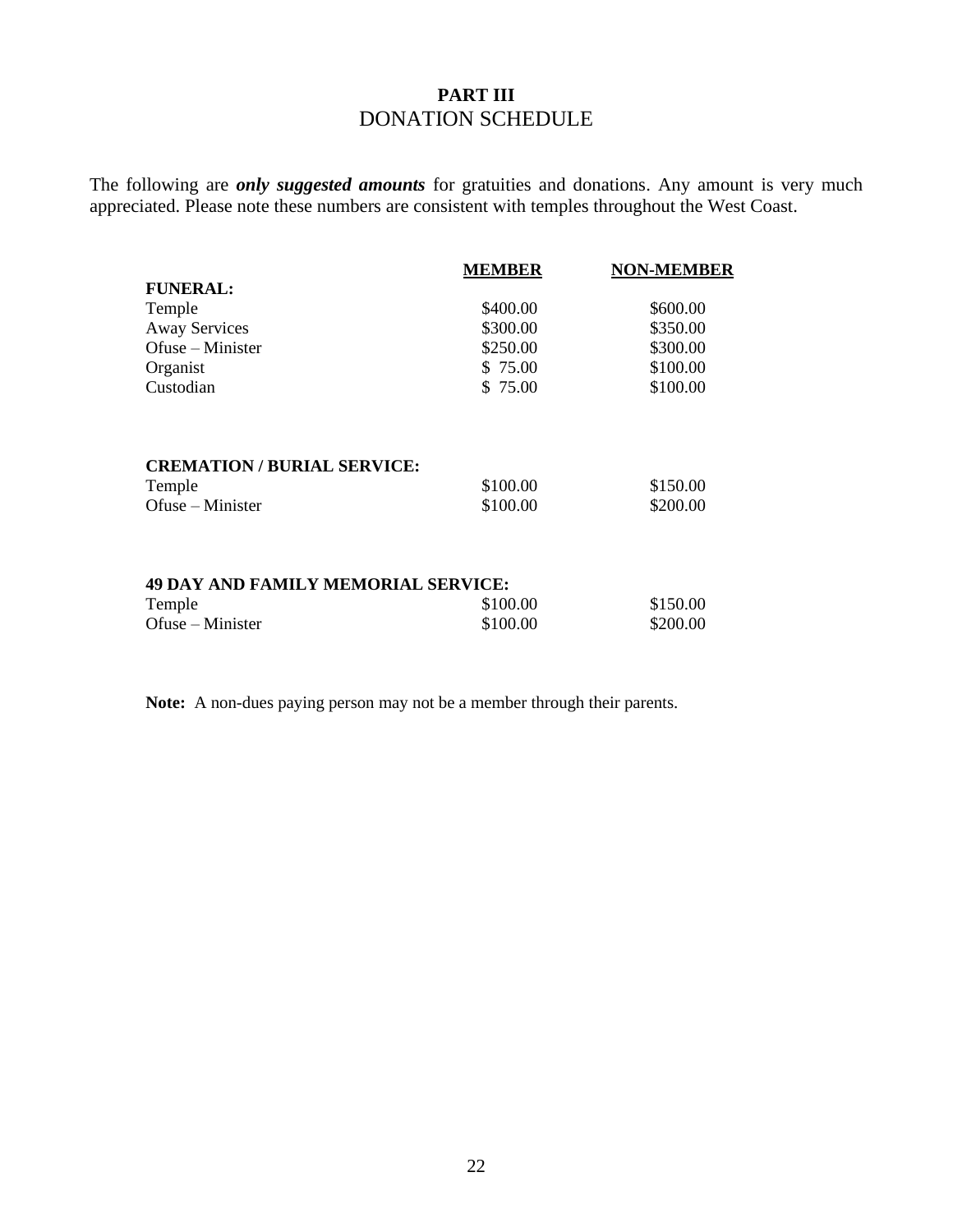#### **PART IV**

#### **THE BUDDHIST ALTAR**

#### A. ALTAR SYMBOLS

The figure of Amida Buddha, the Buddha of Infinite Wisdom and Compassion, occupies the central position in the shrine. In some temples and home altars, instead of the statue, a scroll bearing the Japanese characters, *Namo Amida Butsu,* meaning "I place my faith in Amida Buddha," or a picture of Amida Buddha, occupies the central position.

The adherents of Buddhism do not worship the image of Amida Buddha but bow their heads in reverence before the Wisdom and Compassion of Amida Buddha, which the figure symbolizes.

In many of the larger temples the altar is more elaborate. On the right, facing the altar, hung is a scroll bearing the image of Shinran Shonin (1173-1262), the founder of the Jodo Shinshu (Pure Land) Sect. On the left hangs a picture of the 8<sup>th</sup> Gomonshu, Chief Abbot Rennyo Shonin (1414-1499) a descendant of Shinran Shonin. In addition to these, there may be others, such as a scroll on the far left depicting the images of the seven masters who contributed the most to the development of the Jodo Shinshu teaching of salvation through the power of Amida's Wisdom and Compassion. These figures are placed in the altar as a sign of respect and gratitude.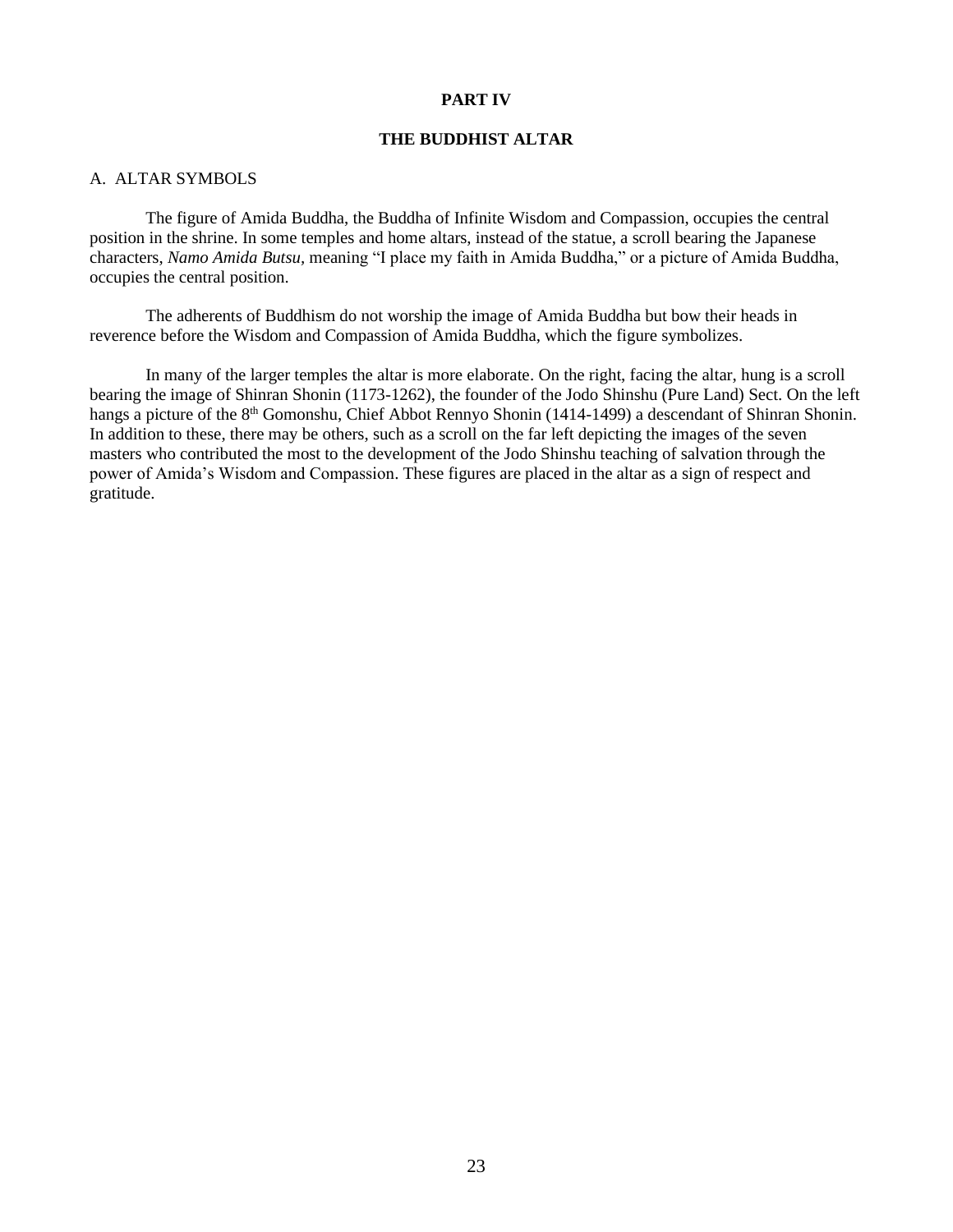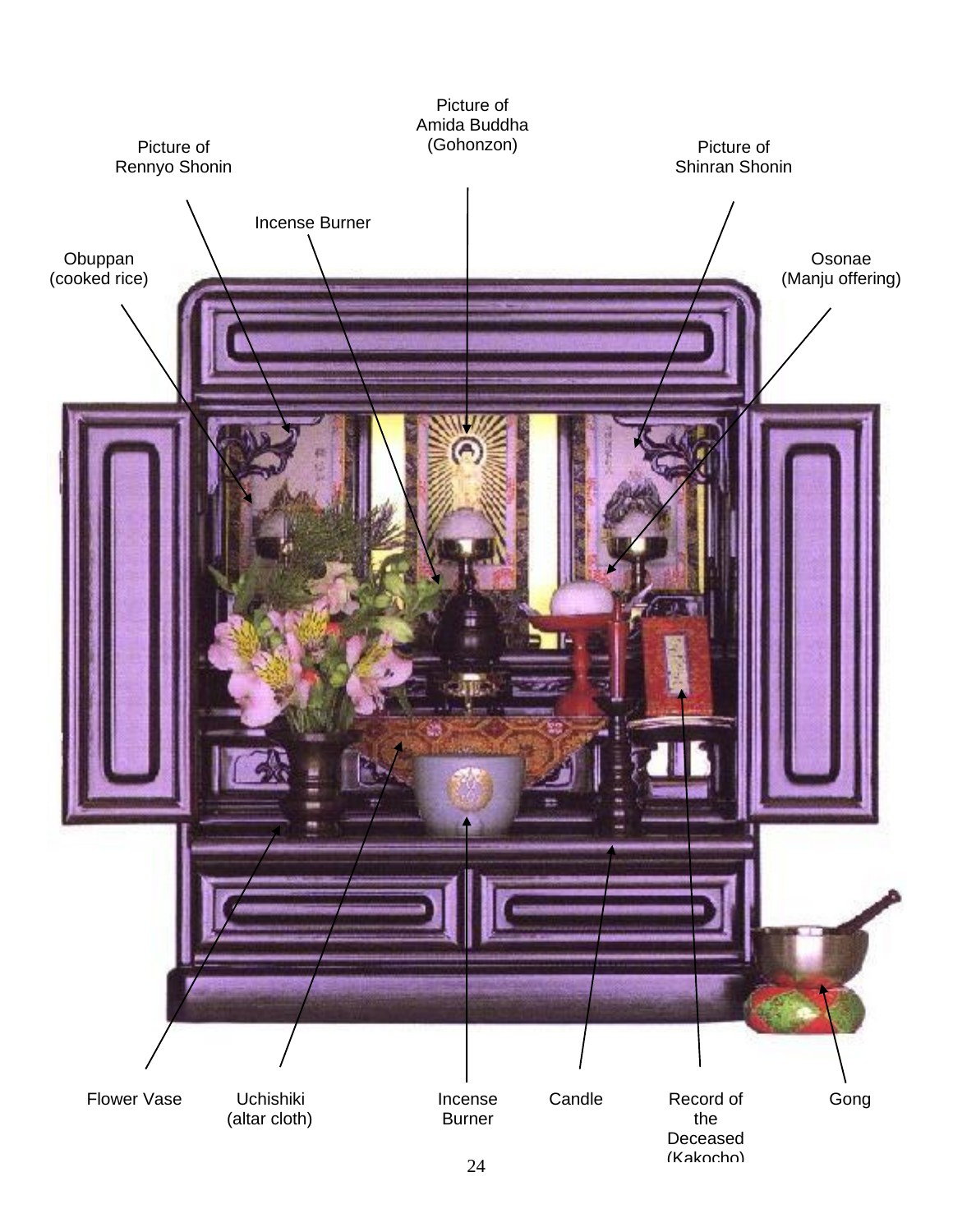#### B. ADORNMENTS *(SHOGON)*

The shrine contains many symbols. From the elaborate and fine *yoraku* (overhanging adornments) symbolizing the wonderful trees of the Pure Land, to the huge *rinto* (shrine lamp), each of these has its own origin and meaning. The symbolic articles used in the shrine have their basis in the many sermons of the Buddha *(Shakyamuni),* especially in the three basic sutras of Jodo Shinshu. The shrine, in its entirety, is a human effort to create beauty and harmony depicting the realm of Jodo, or the Pure Land.

- a. *Light.* Light symbolizes the Wisdom of Amida Buddha which drives away the darkness of the human mind. In Jodo Shinshu, this is directly related to the name of Amida Buddha. Amitabha depicts Infinite Light of unobstructible power.
- b. *Incense Burning.* The practice of burning incense is symbolic of purification, as the followers of the Buddha purified their minds and bodies before paying homage to Buddha. At the same time, the smoke rising from the burning incense represents the transiency of all existence. In Jodo Shinshu, for everyday services, the incense sticks are placed horizontally in the incense burner.
- c. *Flowers.* Flowers symbolize the Compassion of Amida Buddha which embraces all human beings without any discrimination. Flowers should be always kept fresh. Artificial flowers are not recommended.
- d. *Monetary and Other Offerings.* Monetary offerings are made to the temple as well as to the ministers. Offerings are made not with the intention of paying for or compensating the services of the minister, but with the feeling of gratitude as "Offertory" or "Dana." Cooked rice, confections, cakes, and fruits are also offered. Offering fish or any form of animal flesh should be avoided.

#### C. BUDDHIST ETIQUETTE

Etiquette, in general, is concerned with the refinement of human behavior in relation to the other human beings. Common courtesy, cordially, grace and beauty, along with tradition, are all involved.

Buddhist etiquette takes into consideration this concept of etiquette, but it is more concerned with the refinement of our behavior in relationship to the Buddha, His Teachings, and His Brotherhood.

Thus, while it is necessary for the Buddhists to observe the ordinary rules of good conduct toward others, it is just as important to move with reverence and gratitude in all things regarding the Buddha.

Reverence and gratitude for the Wisdom and Compassion of the Amida Buddha are integral aspects of Buddhist etiquette. Learning and practice of outward gestures alone are empty and meaningless. *Gassho* is meaningful only when it is the Nembutsu in action – when it is the expression of our gratitude and reverence.

When Shinran spoke of "Shomyo Nembutsu" – the actual utterance of the Nembutsu – he meant that it is not enough for one to merely have noble thoughts; the expression of words and action is essential.

The purpose of etiquette in the lives of Buddhists become clear. We are inspired to put into action the reverence and gratitude which we feel toward the Buddha.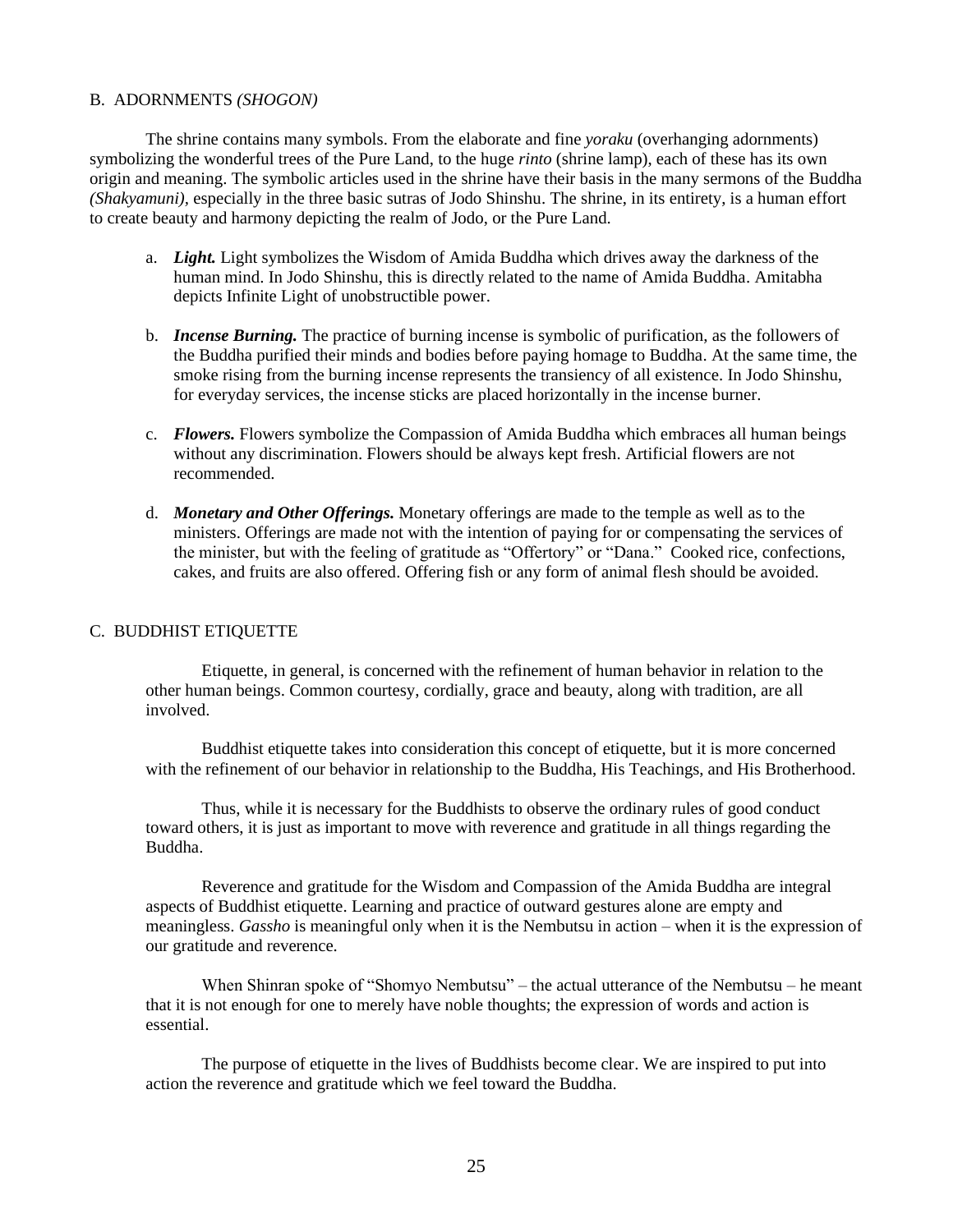While it is true that Buddhists in America cannot adopt all the rules of etiquette as practiced in Japan, there is still much to be said for the perpetuation of some common traditions.

#### **1.** *GASSHO*

*Gassho* means to put the hands together. Both hands are placed palm to palm, with the fingers and thumbs aligned. The *o-nenju* encircles the hands and is held lightly under the thumbs. Both elbows should be close to the body and the hands should be at mid-chest level. When bowing during *gassho,* the arms should be held steadily against the body, while the torso is bent forward from the hips and then back to an upright position.

*Gassho* is the natural expression of reverence and gratitude.

#### **2. THE** *O-NENJU (o-juzu)*

The *o-nenju* encircles the hands during *gassho,* symbolizing our Oneness with Amida Buddha. The *o-nenju* should be always treated with up most respect. At home it should be kept in a special place, such as in a drawer near the family shrine. At other times, the *o-nenju* should be carried in the purse or coat pocket so that it will always be available. During the service, when not in use, the *o-nenju* should be held in the left hand.

#### **3.** *O-SHOKO (*BURNING OF INCENSE)

Early Buddhists burned incense as a ritual of purification before approaching a person or object of reverence. The fragrance of the incense is another form of purification, as it drives away unfavorable odors. In Jodo Shinshu Buddhism, it is a symbolic expression of our respect to the Amida Buddha.

*O-shoko* is performed in the following manner:

- (1) Walk toward the incense burner. Stop two or three steps before the table; bow slightly.
- (2) Step up to the incense burner. With your right hand, take a *tiny* pinch of the ground incense and drop it into the incense burner, over the burning sticks or charcoal. (This need be done once only, and it is not necessary to first bring the incense to your forehead).
- (3) Bow in homage to Amida Buddha in *gassho with nenbutsu recitation.*
- (4) Take two or three steps back, bow lightly, and return to your seat.

#### **4. USE OF THE** *SEITEN (***AND** *GATHA* **BOOKS)**

The *Seiten* contains sacred words and should be handled with proper respect and care. Many *Issei* reverently hold the book with both hands and lift it to their forehead in a gesture of gratitude, or "*itadaku,"* before and after using it. It is hoped that such an attitude of reverence will be perpetuated by succeeding generations.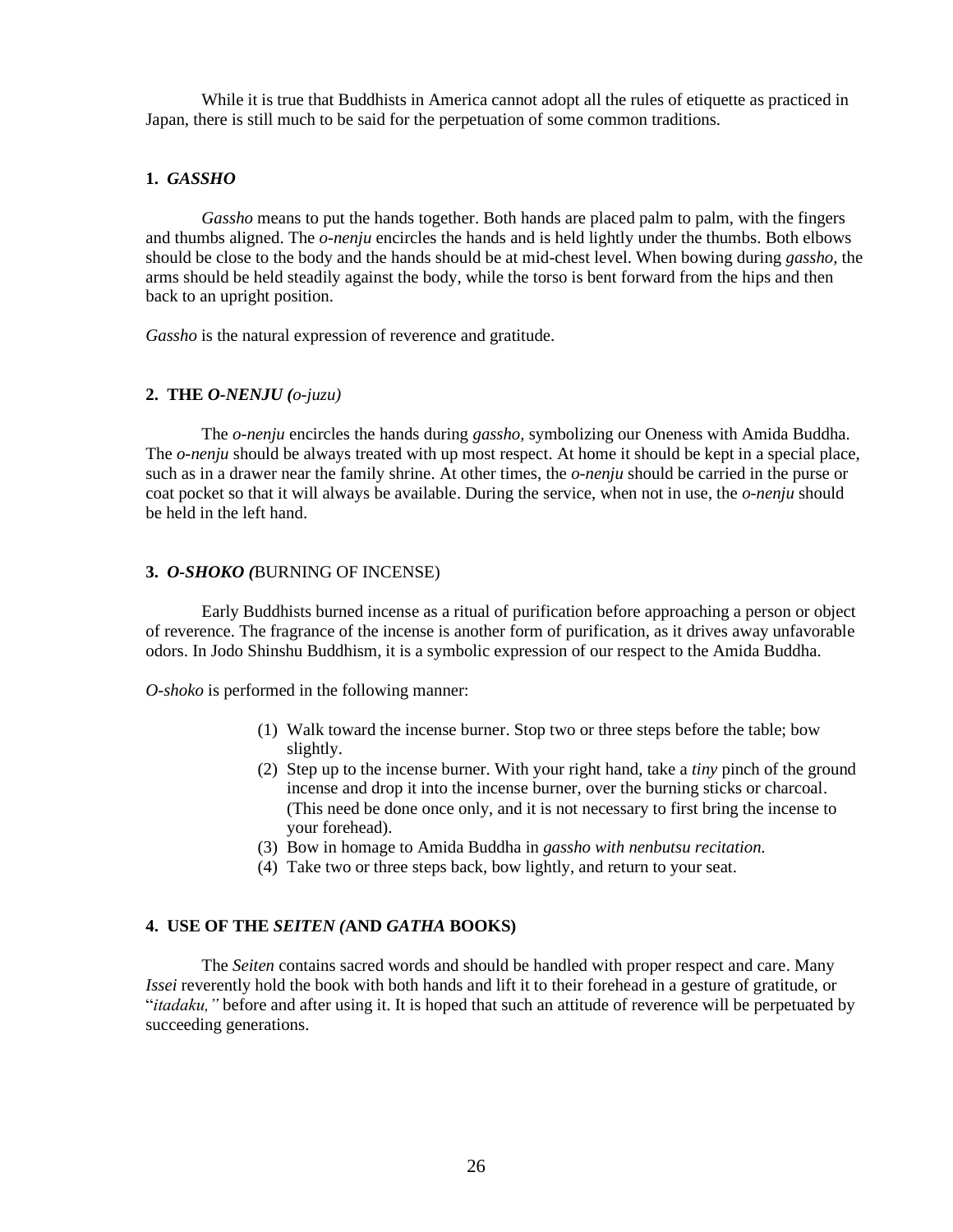#### **5. ENTERING AND LEAVING THE** *HONDO*

The *hondo* (main temple hall) should be entered quietly and reverently. Upon entering, bow your head slightly and *gassho*, facing the shrine. Take your seat and wait quietly for the service to begin. Avoid being late to service, but when you must enter the *hondo* after the service has started, be especially careful not to disturb the others. Try to find a seat in the back rows. At the doorway, before leaving the *hondo,* turn to face the shrine, bow your head slightly and *gassho.*

#### **6. RECITING OF THE** *NEMBUTSU*

Jodo Shinshu is based on the realization of the *Nembutsu,* therefore, the importance of reciting it correctly cannot be overemphasized. *"Namo AmidaButsu"* should be recited clearly and accurately.

(Portions of this booklet have been taken from Shin Buddhist Handbook, published by the Buddhist Churches of America and Death, Rites of Passage published by Senshin Buddhist Temple)